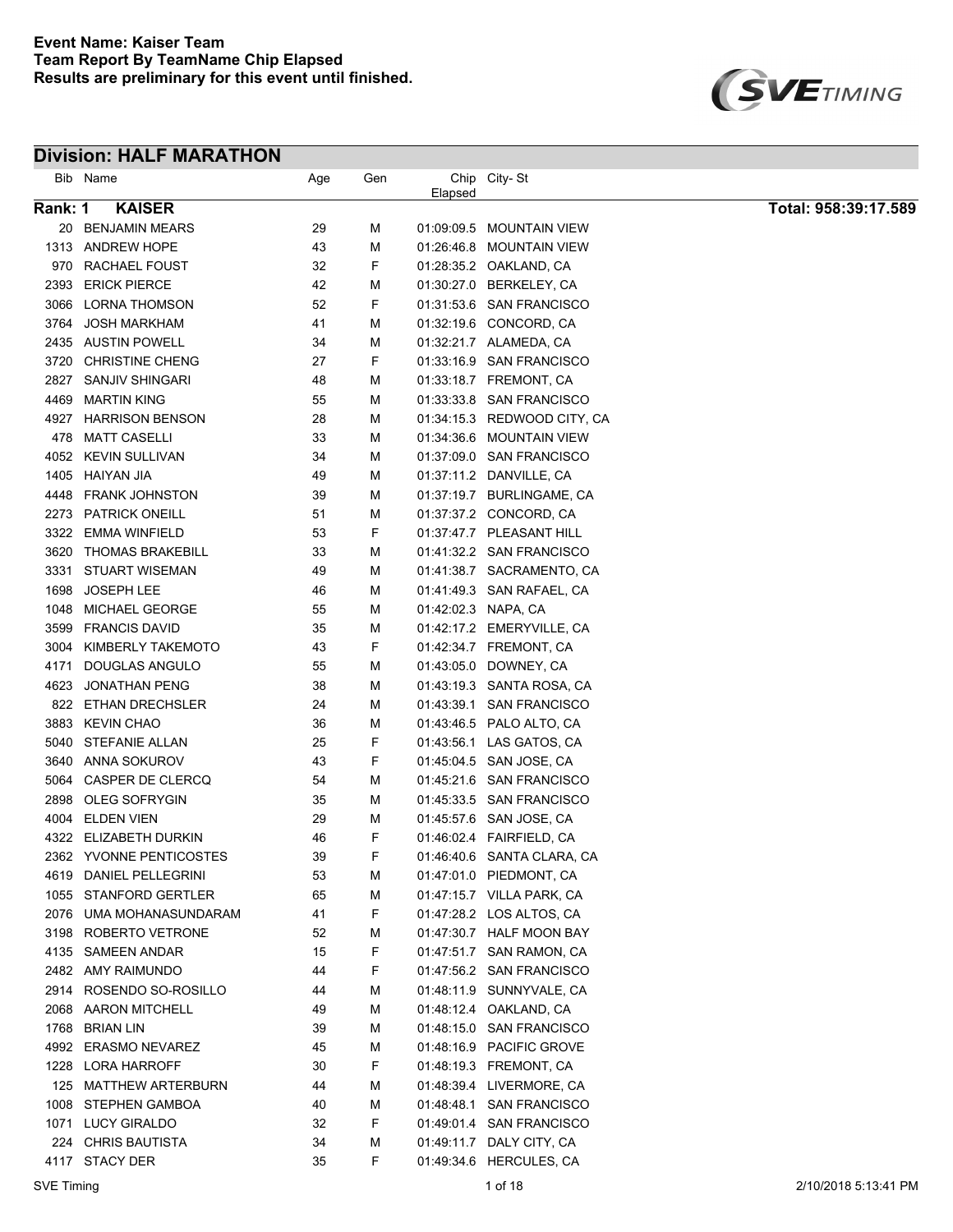

| Bib  | Name                    | Age | Gen | Chip       | City-St                   |
|------|-------------------------|-----|-----|------------|---------------------------|
|      |                         |     |     | Elapsed    |                           |
| 3626 | <b>JEFF DANKWERTH</b>   | 50  | М   |            | 01:49:38.5 OAKLAND, CA    |
| 3865 | <b>ERIC SON</b>         | 28  | М   |            | 01:50:13.7 PALO ALTO, CA  |
| 1781 | <b>WILLIAM LISS</b>     | 56  | М   | 01:50:25.0 | DANVILLE, CA              |
| 3206 | RANDY VILLANUEVA        | 39  | М   | 01:50:33.0 | <b>BENICIA, CA</b>        |
| 520  | <b>BRIAN CHAN</b>       | 30  | М   | 01:50:36.9 | FREMONT, CA               |
| 4083 | <b>EDWARD PARK</b>      | 46  | М   | 01:51:11.8 | <b>CASTRO VALLEY</b>      |
| 724  | <b>RAJ DASARI</b>       | 45  | М   | 01:51:40.9 | BERKELEY, CA              |
| 1608 | <b>CATHERINE KUHN</b>   | 32  | F   | 01:52:06.9 | <b>GREENBRAE, CA</b>      |
| 725  | <b>DENNIS DAUZ</b>      | 43  | М   | 01:52:10.4 | <b>SAN FRANCISCO</b>      |
| 3816 | <b>MIKE BLANCHARD</b>   | 40  | М   | 01:52:16.9 | SAN JOSE, CA              |
| 558  | <b>EMILY CHHUN</b>      | 35  | F   | 01.52.34.4 | 94134, CA                 |
| 685  | ELENA CRISTOFOLI        | 25  | F   | 01:52:39.8 | <b>SAN FRANCISCO</b>      |
| 1494 | <b>JED KATZEL</b>       | 42  | М   | 01:52:54.0 | <b>SAN FRANCISCO</b>      |
| 4997 | CHIZOBA OKODOGBE        | 25  | F   | 01:52:57.1 | BRENTWOOD, CA             |
| 1847 | <b>BOB LYTLE</b>        | 38  | М   |            | 01:53:08.4 LIVERMORE, CA  |
| 2763 | LEANNE SCHWEITZER       | 35  | F   | 01:53:15.4 | <b>SAN FRANCISCO</b>      |
| 4145 | KRYSTAL DAROSA          | 22  | F   |            | 01:53:19.8 OAKLAND, CA    |
|      | 4513 CALVIN LUM         | 30  | М   | 01:53:20.1 | MILLBRAE, CA              |
| 1996 | <b>SHAUNA MCKEEVER</b>  | 40  | F   | 01:53:45.0 | STOCKTON, CA              |
| 1161 | <b>SRINI GUNTAKA</b>    | 42  | М   |            | 01:54:00.3 PLEASANTON, CA |
| 3011 | <b>TAMMY TAN</b>        | 46  | F   | 01:54:14.7 | FOSTER CITY, CA           |
|      | 262 ABIGAIL BERNIKER    | 36  | F   | 01:54:34.7 | <b>SAN FRANCISCO</b>      |
| 139  | KIMBERLY AUSSIEKER      | 40  | F   |            | 01:54:38.4 FAIR OAKS, CA  |
| 2105 | <b>EDWARD MORAN</b>     | 24  | М   |            | 01:54:48.6 SAN FRANCISCO  |
| 1060 | <b>JOHN GIANITSIS</b>   | 38  | М   | 01:54:57.1 | OAKLAND, CA               |
| 1092 | CHERYL GOMEZ            | 39  | F   | 01:54:59.1 | SAN JOSE, CA              |
| 4788 | <b>BEN WANG</b>         | 34  | М   | 01:55:06.8 | OAKLAND, CA               |
| 37   | MICHELLE ABHASAKUN      | 49  | F   | 01:55:11.2 | BERKELEY, CA              |
| 3350 | <b>JOHNNY WONG</b>      | 53  | М   | 01:55:43.2 | <b>SAN FRANCISCO</b>      |
| 1252 | <b>RICHARD HELLER</b>   | 37  | М   | 01:55:46.7 | <b>SAN FRANCISCO</b>      |
| 2034 | <b>MATT MEYER</b>       | 34  | М   | 01:55:53.2 | OAKLAND, CA               |
| 3612 | <b>LAUREL HUI</b>       | 28  | F   | 01:55:58.2 | SANTA CLARA, CA           |
| 4535 | KATARINA MATEJKOVA      | 40  | F   | 01:56:28.8 | REDWOOD CITY, CA          |
| 3063 | <b>HOLLY THOMPSON</b>   | 39  | F   | 01:56:38.1 | SARATOGA, CA              |
| 4338 | <b>BRIAN FARRELL</b>    | 37  | М   | 01:56:45.1 | OAKLAND, CA               |
| 4433 | <b>RAMONA HUERTA</b>    | 49  | F   | 01:57:02.8 | <b>SAN FRANCISCO</b>      |
| 2162 | <b>VISHAL NARAYANAN</b> | 23  | M   | 01:57:10.8 | DUBLIN, CA                |
| 4275 | <b>LYNNE CONNERS</b>    | 50  | F   | 01:57:22.8 | MOUNTAIN VIEW             |
| 3607 | <b>CLAUDE PHAN</b>      | 30  | М   | 01:57:33.4 | CHINO HILLS, CA           |
| 4720 | <b>BRIAN SOO</b>        | 49  | М   | 01:57:42.7 | DALY CITY, CA             |
| 2506 | KIRTEE RAPARIA          | 45  | F   | 01:57:45.9 | PALO ALTO, CA             |
| 3668 | <b>JENNIFER GALINDO</b> | 34  | F   | 01:57:46.6 | SAN JOSE, CA              |
| 2065 | <b>WARD MINTONYE</b>    | 52  | М   | 01:57:54.6 | SANTA ROSA, CA            |
| 2448 | <b>RUTH PROSPERO</b>    | 42  | F   | 01:57:58.5 | SAN RAFAEL, CA            |
| 534  | <b>STANLEY CHANG</b>    | 52  | М   | 01:58:13.6 | FRESNO, CA                |
| 1176 | <b>BHANDHAVI GUTTA</b>  | 39  | F   | 01:58:36.5 | SAN RAMON, CA             |
| 1308 | <b>DEIDRE HONGKHAM</b>  | 48  | F   | 01:58:36.6 | SAN RAMON, CA             |
| 3224 | <b>KATHERINE WAIT</b>   | 49  | F   | 01:58:59.5 | <b>SAN FRANCISCO</b>      |
| 702  | <b>JOE CURRAN</b>       | 58  | M   | 01:59:00.9 | OREGON CITY, OR           |
| 1604 | ALAN KRUIZENGA          | 35  | M   | 01:59:02.1 | OAKLAND, CA               |
| 3948 | JHONNARD ACUNA          | 42  | М   | 01:59:07.6 | <b>BENICIA, CA</b>        |
|      |                         |     |     |            |                           |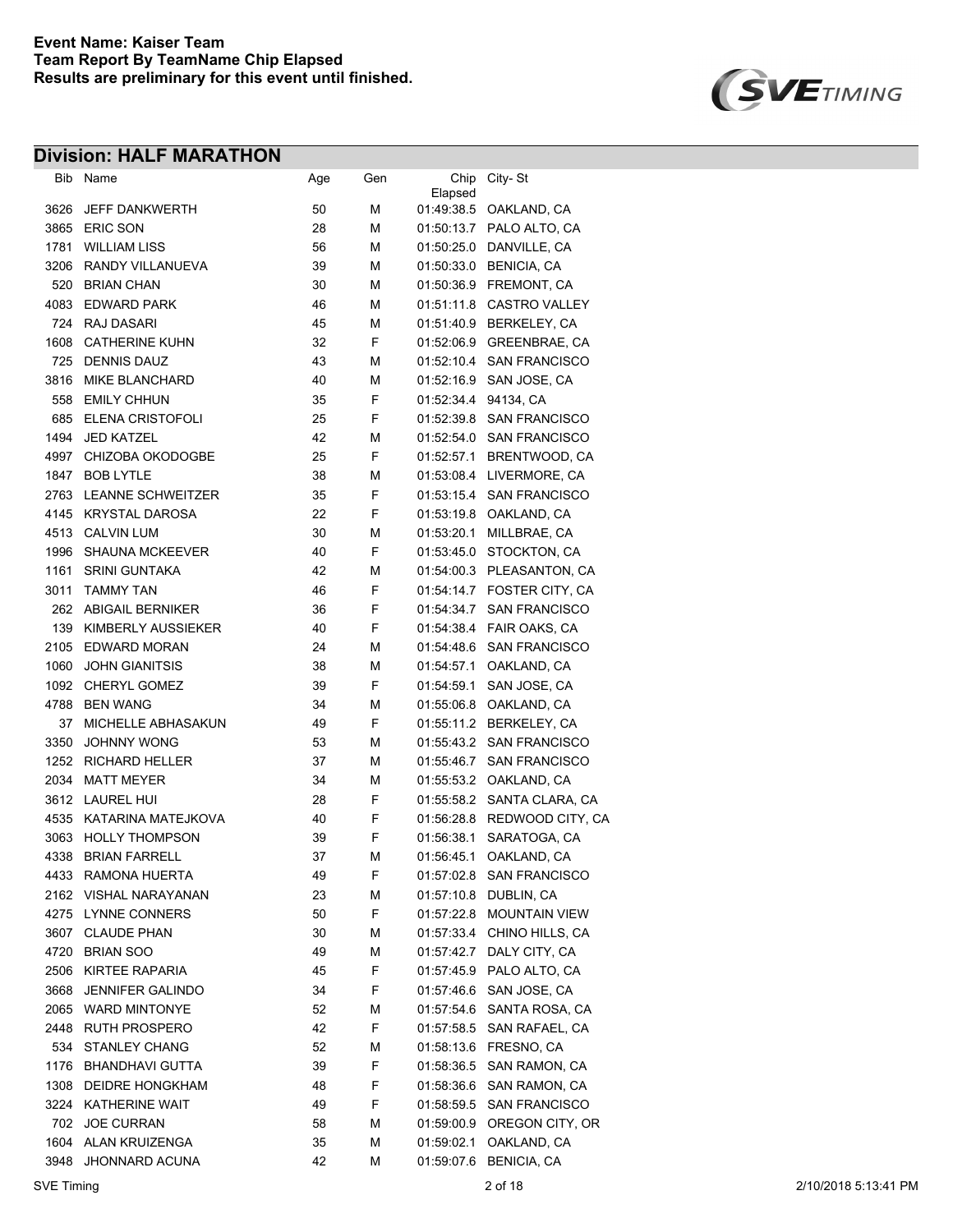

| Bib          | Name                       | Age      | Gen    | Chip              | City-St                                          |
|--------------|----------------------------|----------|--------|-------------------|--------------------------------------------------|
| 3135         | <b>MAN TSANG</b>           | 35       | М      | Elapsed           | 01:59:12.2 HAYWARD, CA                           |
| 1334         | <b>JANE HUDDAS</b>         | 40       | F      |                   | 01:59:13.8 SAN RAMON, CA                         |
| 2145         | <b>JEYGANESH MUTHUSAMY</b> | 37       | М      |                   | 01:59:35.2 PLEASANTON, CA                        |
| 226          | <b>MARY ANN BAUTISTA</b>   | 53       | F      |                   | 01:59:41.6 MANTECA, CA                           |
| 3422         | IVY YU                     | 42       | F      |                   | 02.00.00.4 FREMONT, CA                           |
| 3712         | OE CABANAG                 | 53       | М      |                   | SONORA, CA                                       |
| 2190         | <b>CATHY NGETH</b>         | 29       | F      | 02:00:45.1        | 02.01.27.0 ALAMEDA, CA                           |
|              | <b>YVETTE FLORES</b>       |          | F      |                   |                                                  |
| 949          | <b>SUSIE MINAHEN</b>       | 32       | F      |                   | 02.01.40.8 VALLEJO, CA<br>02:01:52.0 BENICIA, CA |
| 2061<br>3606 | <b>SUNDERAM KRISHNAN</b>   | 52<br>30 | М      | 02:01:54.7        | SANTA CLARA, CA                                  |
|              | <b>KRIS KORDANA</b>        |          | М      |                   |                                                  |
| 1578         |                            | 52       |        | 02:01:57.1        | DAVIS, CA                                        |
| 2401         | <b>AMIT PIPLANI</b>        | 40       | М<br>F | 02:02:09.0        | SAN RAMON, CA                                    |
| 3360         | <b>REBECCA WU</b>          | 35       |        |                   | 02:02:32.5 DALY CITY, CA                         |
| 1599         | <b>BABU KRISHNAMURTHY</b>  | 50       | М      | 02:03:09.1        | <b>MOUNTAIN HOUSE</b>                            |
| 1324         | <b>TINA HSIEH</b>          | 34       | F      | 02:03:21.7        | CUPERTINO, CA                                    |
| 570          | <b>CHRISTOPHER CHING</b>   | 34       | М      | 02:03:35.5        | <b>SAN FRANCISCO</b>                             |
| 437          | <b>ASHLEY CALVI</b>        | 31       | F      | 02:03:46.4        | SANTA ROSA, CA                                   |
| 479          | <b>MARGIE CASS</b>         | 38       | F      | 02:03:54.7        | SAN JOSE, CA                                     |
| 4779         | MARIA ISABEL VILLANUEVA    | 44       | F      | 02:04:28.6        | CLAYTON, CA                                      |
| 853          | <b>MOHAN DUVVURI</b>       | 41       | М      | 02:04:34.5        | SAN RAMON, CA                                    |
| 2880         | DARVIN SMITH               | 55       | М      | 02:04:48.6        | HILLSBOROUGH, CA                                 |
| 1329         | <b>CHAOTAN HU</b>          | 59       | М      | 02:05:03.1        | FREMONT, CA                                      |
| 3867         | <b>KIM TRAN</b>            | 33       | F      | 02:05:12.7        | SACRAMENTO, CA                                   |
| 2677         | <b>MICHAEL SAAF</b>        | 52       | М      | 02:05:14.6        | ALBANY, CA                                       |
| 2174         | <b>ITA NEILSON</b>         | 48       | F      | 02.05.26.9 SF, CA |                                                  |
| 4256         | <b>TINA CHANG</b>          | 45       | F      |                   | 02:05:52.8 LOS ALTOS HILLS                       |
| 446          | <b>MARK CAMPS</b>          | 56       | М      |                   | 02.06:03.2 ALBANY, CA                            |
| 3082         | STEPHANIE TJHO             | 29       | F      |                   | 02.06.04.3 SAN JOSE, CA                          |
| 1027         | <b>CHRISTINE GAROFOLI</b>  | 49       | F      |                   | 02.06.47.8 OAKLAND, CA                           |
| 2118         | <b>SABINA MORTERA</b>      | 53       | F      |                   | 02.06.58.9 FREMONT, CA                           |
| 5069         | LILY DUNBAR                | 23       | F      | 02:07:05.8        | OAKLAND, CA                                      |
| 3188         | SASHIKANTH VEMA            | 41       | М      |                   | 02:07:20.5 PLEASANTON, CA                        |
| 2490         | <b>ARUN RAMA</b>           | 51       | м      |                   | 02:07:25.4 CUPERTINO, CA                         |
| 1278         | <b>LINDSEY HIBBARD</b>     | 37       | F      |                   | 02:07:51.2 CORTE MADERA, CA                      |
| 2219         | <b>FREDERICK NOACK</b>     | 50       | М      |                   | 02:08:04.0 PLEASANTON, CA                        |
|              | 3736 JOHN NIESEN           | 48       | М      |                   | 02:08:06.2 SAN FRANCISCO                         |
| 187          | <b>KEITH BARLOW</b>        | 54       | М      |                   | 02:08:14.6 PLEASANTON, CA                        |
| 2531         | VINCENT D REED             | 63       | М      |                   | 02:08:30.6 NOVATO, CA                            |
| 4402         | <b>GENEVIEVE HANDY</b>     | 38       | F      |                   | 02.09.00.9 OAKLAND, CA                           |
| 1306         | <b>KAREN HONG</b>          | 29       | F      |                   | 02:09:13.4 OAKLAND, CA                           |
| 2698         | <b>HEATHER SALVO</b>       | 32       | F      |                   | 02:09:17.6 SAN JOSE, CA                          |
| 2264         | TIM OLSEN                  | 39       | М      |                   | 02:09:18.2 ALAMEDA, CA                           |
| 531          | ALBERT CHANG               | 46       | М      |                   | 02:09:20.2 DANVILLE, CA                          |
| 4597         | <b>LISA NGUYEN</b>         | 46       | F      |                   | 02:09:34.3 SAN BRUNO, CA                         |
| 620          | <b>MIKE CLEMENS</b>        | 47       | М      |                   | 02:09:38.2 CONCORD, CA                           |
| 4238         | CHRISTINE CARREJO          | 54       | F      |                   | 02:09:57.0 DANVILLE, CA                          |
| 3738         | ISABELLA CAMPAÑA           | 56       | F      |                   | 02:10:01.0 SAN FRANCISCO                         |
| 3012         | LINDA TANAKA               | 49       | F      |                   | 02:10:22.8 PACIFICA, CA                          |
| 1670         | THUY LE                    | 42       | F      |                   | 02:10:59.3 DUBLIN, CA                            |
| 1373         | <b>MONIKA IZANO</b>        | 37       | F      |                   | 02:11:17.5 SAN FRANCISCO                         |
| 4337         | MICHAEL ESTEBAN            | 47       | М      | 02:11:25.1        | SAN RAMON, CA                                    |
|              |                            |          |        |                   |                                                  |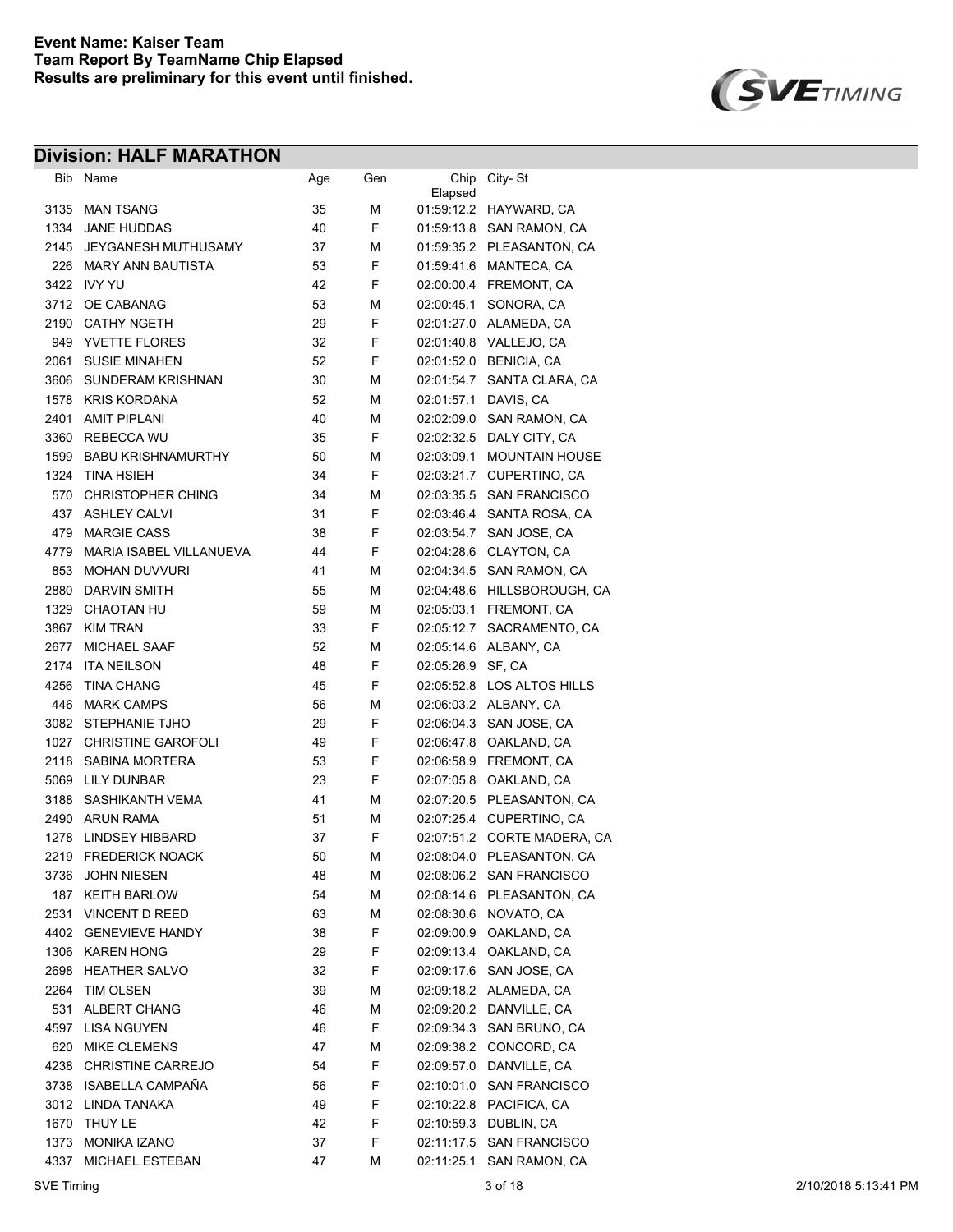

|      | Bib Name                     | Age | Gen | Chip<br>Elapsed | City-St                        |
|------|------------------------------|-----|-----|-----------------|--------------------------------|
| 1593 | SAMANTHA KRAWITZKY           | 35  | F   |                 | 02:11:28.6 SAN MATEO, CA       |
| 4852 | <b>MARK IGNACIO</b>          | 31  | М   |                 | 02:11:33.6 DALY CITY, CA       |
|      | 4024 UN HUI HAR              | 44  | F   |                 | 02:11:52.5 LOS ALTOS, CA       |
| 3392 | <b>MARIEL YAPDIANGCO</b>     | 33  | F   |                 | 02:11:53.7 EL DORADO HILLS     |
|      | 1536 BRYAN KIM               | 34  | М   |                 | 02:12:00.2 HAYWARD, CA         |
| 4320 | MICHELLE DUMAS               | 45  | F   |                 | 02:12:06.3 SAN RAMON, CA       |
| 519  | <b>ANNA CHAN</b>             | 26  | F   | 02:12:39.1      | OAKLAND, CA                    |
| 2693 | <b>FOJAN SALEHI</b>          | 51  | F   | 02:12:40.8      | <b>MOUNTAIN VIEW</b>           |
|      | 4609 LORI OROURKE            | 62  | F   |                 | 02:13:03.6 OAKLAND, CA         |
| 2729 | <b>JEREMY SAYLOR</b>         | 37  | М   |                 | 02:13:06.3 MENLO PARK, CA      |
|      | 1365 FRANCES ITURBURUA       | 51  | F   |                 | 02:13:07.5 SUNNYVALE, CA       |
| 3074 | <b>JUSTIN TIEN-SMITH</b>     | 14  | М   |                 | 02:13:15.8 HILLSBOROUGH, CA    |
|      | 3078 MICHELLE TINITIGAN      | 39  | F   |                 | 02:13:22.7 SAN MATEO, CA       |
|      | 4189 MICHELLE BARROS-DE LEON | 34  | F   |                 | 02.13.29.2 SAN JOSE, CA        |
| 3809 | <b>JAY OLEGARIO</b>          | 36  | М   |                 | 02:13:29.8 SAN JOSE, CA        |
|      | 3344 VERONICA WONG           | 45  | F   |                 | 02:13:30.8 PLEASANTON, CA      |
|      | 4020 FELIX AMPONGAN          | 44  | М   |                 | 02:13:46.8 OAKLAND, CA         |
| 1444 | TAMARA JONOUBEH              | 28  | F   |                 | 02:13:58.5 OAKLAND, CA         |
|      | 1407 EILEEN JIANG            | 49  | F   |                 | 02:13:58.9 SAN RAMON, CA       |
|      | 1234 CHRIS HAUGEN            | 32  | М   |                 | 02:15:09.9 MILPITAS, CA        |
| 330  | <b>TOM BORNHEIMER</b>        | 53  | М   |                 | 02:15:13.9 SAN FRANCISCO       |
|      | 459 KELLY CARLSON            | 38  | F   |                 | 02:15:33.2 SAN FRANCISCO       |
|      | 2708 SHANKAR SANJEL          | 35  | М   |                 | 02.15:33.2 HAYWARD, CA         |
| 3118 | THAC TRAN                    | 58  | М   |                 | 02:15:57.1 SAN RAMON, CA       |
| 1472 | SHADAAB KANWAL               | 50  | М   |                 | 02:16:07.8 PLEASANTON, CA      |
| 141  | <b>SUZANNE AUTOR</b>         | 33  | F   |                 | 02:16:53.4 NEWARK, CA          |
| 796  | <b>MARIT DIRADO</b>          | 54  | F   | 02:16:55.9      | SAN JOSE, CA                   |
| 637  | <b>ERIC COLLIER</b>          | 52  | м   | 02:17:05.4      | <b>SAN FRANCISCO</b>           |
|      | 1382 VASANTH RAO JADAV       | 31  | М   |                 | 02:17:07.0 FREMONT, CA         |
|      | 3116 AMANDA TRAN             | 22  | F   |                 | 02:17:12.0 SAN RAMON, CA       |
| 668  | <b>MARIUS COST</b>           | 68  | М   |                 | 02:17:22.3 PLEASANTON, CA      |
| 4167 | <b>NANCY ANAYA</b>           | 35  | F   | 02:18:05.0      | SAN FRANCIA, CA                |
| 3187 | <b>CHRISTOPHER VELASQUEZ</b> | 34  | М   | 02:18:06.9      | SAN JOSE, CA                   |
| 827  | <b>JOSELYN DUFF</b>          | 41  | F   | 02:18:15.1      | FAIRFIELD, CA                  |
| 1369 | <b>JASON IWUAGWU</b>         | 22  | М   |                 | 02:18:21.8 HAYWARD, CA         |
|      | 2686 RITESH SAHANI           | 48  | М   | 02:19:01.3      | UNION CITY, CA                 |
| 5036 | <b>JERALD WISDOM</b>         | 52  | М   |                 | 02:19:07.8 SARATOGA, CA        |
|      | 3395 MICHAEL YEE             | 48  | М   |                 | 02:19:13.3 MORAGA, CA          |
|      | 2542 MATT REIMER             | 44  | М   |                 | 02:19:16.9 SAN RAFAEL, CA      |
|      | 2496 BAOTRAN RAMIREZ         | 45  | F   |                 | 02:19:17.3 LOS ALTOS, CA       |
|      | 36 AAMER ABDUL RASHEED       | 39  | М   |                 | 02:19:19.4 SAN JOSE, CA        |
|      | 3834 SVASTI PATEL-PATRAWALA  | 49  | F   |                 | 02:19:27.4 LOS ALTOS, CA       |
|      | 3040 SILVIA TERAN            | 51  | F   |                 | 02:19:31.2 SAN JOSE, CA        |
| 2423 | TODD POPE                    | 47  | М   |                 | 02:19:31.2 SAN FRANCISCO       |
|      | 3608 MONTE WRIGHT            | 47  | М   | 02:20:36.1      | SAN JOSE, CA                   |
|      | 2196 LUAN NGUYEN             | 33  | М   | 02:20:37.0      | MILPITAS, CA                   |
|      | 902 ELISEO EVILLA            | 33  | M   |                 | 02:20:44.5 SOUTH SAN FRANCISCO |
|      | 1288 MICHELLE HILLYER        | 48  | F   |                 | 02:20:50.2 SAN CARLOS, CA      |
|      | 328 TIM BORNE                | 58  | М   |                 | 02:20:59.8 WEST LINN, OR       |
|      | 3029 LESLIE TAYLOR           | 33  | F   |                 | 02:21:09.9 SAN FRANCISCO       |
|      | 3993 ERIN GEIMAN             | 34  | F   |                 | 02:21:11.7 ALAMEDA, CA         |
|      |                              |     |     |                 |                                |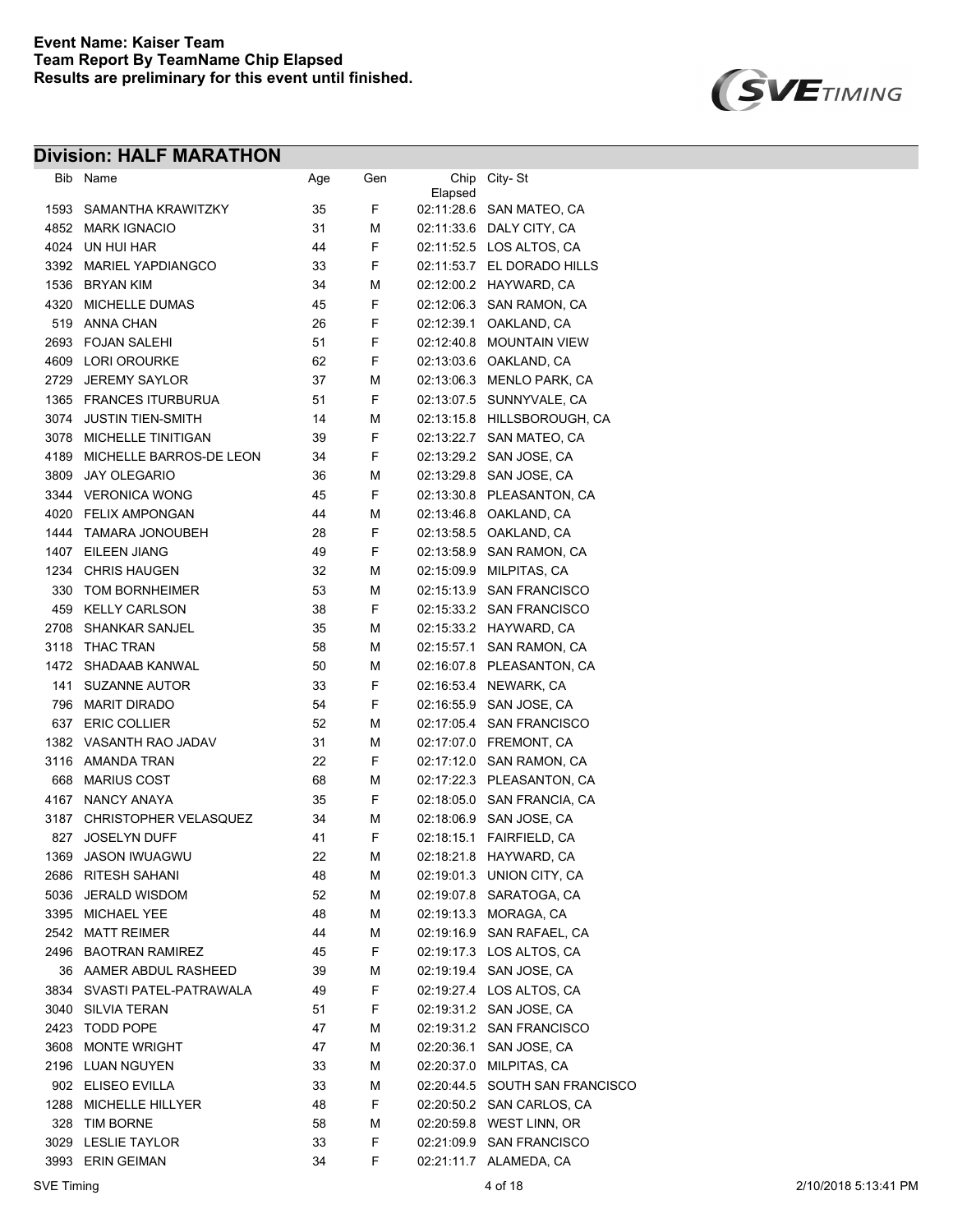

|      | Bib Name                    | Age | Gen | Chip<br>Elapsed     | City-St                        |
|------|-----------------------------|-----|-----|---------------------|--------------------------------|
|      | 3379 STEPHANIE YAMOUT       | 35  | F   |                     | 02.21:35.1 ORINDA, CA          |
|      | 2079 MARK MOLINAR           | 49  | М   |                     | 02:21:44.3 RICHMOND, CA        |
|      | 778 VASANTHA DHANASEKARAN   | 31  | М   |                     | 02:22:09.6 LIVERMORE, CA       |
|      | 918 DEBBIE FARRIS           | 65  | F   |                     | 02.22.13.4 FREMONT, CA         |
| 4511 | LINH LU                     | 47  | F   |                     | 02:22:14.4 DALY CITY, CA       |
| 1841 | CITI LY-MOTT                | 57  | F   |                     | 02.22.28.8 CLOVIS, CA          |
|      | 206 LYDIA BARTICE           | 58  | F   |                     | 02.22.32.3 SAN JOSE, CA        |
|      | 2877 PAUL SLOBODNY          | 48  | М   |                     | 02:22:38.6 BERKELEY, CA        |
|      | 4132 ARTHUR ANDAKYAN        | 41  | М   |                     | 02.23.01.4 SAN JOSE, CA        |
| 4131 | <b>JENNIFER NGAN</b>        | 30  | F   |                     | 02.23.02.0 SAN JOSE, CA        |
| 801  | <b>MARLO DIZON</b>          | 34  | М   |                     | 02:23:55.9 CASTRO VALLEY       |
|      | 855 PRADEEP DWIVEDI         | 32  | М   | 02:23:56.7          | MANTECA, CA                    |
| 576  | AMANDA CHO                  | 31  | F   | 02:24:27.1          | SAN JOSE, CA                   |
| 1450 | MAY JUE                     | 46  | F   | 02:24:29.8          | SUNNYVALE, CA                  |
|      | 2465 ZENELIA QUINTERO       | 57  | F   |                     | 02.24:33.2 SAN JOSE, CA        |
|      | 4762 AMY TRUONG             | 32  | F   | 02:24:41.1          | LOS GATOS, CA                  |
| 1919 | <b>MARGEAUX MARQUISS</b>    | 31  | F   |                     | 02:24:45.8 SAN FRANCISCO       |
| 4799 | <b>CHARLIE WHITEHILL</b>    | 54  | М   |                     | 02:25:17.1 BERKELEY. CA        |
|      | 2500 MOLLYN RAN             | 30  | F   |                     | 02:25:31.5 SAN FRANCISCO       |
| 3851 | EDDIE DACASIN               | 48  | М   |                     | 02:25:33.2 SAN LORENZO, CA     |
| 2979 | <b>JENNIFER SUMANT</b>      | 42  | F   |                     | 02:25:33.3 MOUNTAIN VIEW       |
|      | 2027 DARWIN MENDOZA         | 44  | М   |                     | 02:26:09.4 WALNUT CREEK, CA    |
|      | 845 VIJAYARAGAVAN DURAISAMY | 59  | М   |                     | 02:26:09.8 PLEASANTON, CA      |
|      | 3345 ANDREW WONG            | 51  | М   |                     | 02.26.22.2 MILLBRAE, CA        |
|      | 2262 RHEA OLIVEROS          | 37  | F   |                     | 02:26:30.5 SOUTH SAN FRANCISCO |
|      | 1163 SUMEER GUPTA           | 45  | М   |                     | 02:26:38.4 SAN FRANCISCO       |
| 961  | <b>JUDY FONG</b>            | 57  | F   |                     | 02:27:04.4 PLEASANTON, CA      |
|      | 1185 EDWARD HAHN            | 57  | M   |                     | 02:27:10.2 BERKELEY, CA        |
| 59   | <b>JAY ALBERTO</b>          | 69  | М   | 02:27:13.1 BREA, CA |                                |
|      | 984 LAURA FRASER            | 51  | F   | 02:27:53.5          | SAN RAFAEL, CA                 |
|      | 4508 KRISTY LORUSSO         | 48  | F   |                     | 02:27:54.2 CONCORD, CA         |
|      | 2272 LORENA ONEIL           | 35  | F   |                     | 02.27:56.4 NOVATO, CA          |
| 1851 | <b>JASMINE MACAYA</b>       | 51  | F   |                     | 02:27:58.5 UNION CITY, CA      |
| 2086 | <b>BRUCE MONTGOMERIE</b>    | 54  | М   |                     | 02:27:59.4 SANTA ROSA, CA      |
| 225  | <b>JOEY BAUTISTA</b>        | 44  | М   |                     | 02:28:00.5 MANTECA, CA         |
|      | 2710 ROCHELLE SANTANDER     | 43  | F   |                     | 02:28:06.1 FREMONT, CA         |
| 314  | <b>MELISSA BOHM</b>         | 16  | F   |                     | 02:28:21.3 OAKLAND, CA         |
| 5015 | ELISA SCARBOROUGH           | 52  | F   |                     | 02:28:31.8 RICHMOND, CA        |
|      | 2198 HONG ANH NGUYEN        | 35  | F   |                     | 02:28:33.2 FREMONT, CA         |
|      | 4192 OFELIA BAUER           | 46  | F   |                     | 02:29:17.2 SAN JOSE, CA        |
| 2761 | <b>DEREK SCHWARZ'</b>       | 56  | М   |                     | 02:29:28.0 SAN FRANCISCO       |
|      | 2232 ANGELICA NUNO          | 37  | F   |                     | 02:30:02.6 PATTERSON, CA       |
| 3370 | <b>MONIKA YADAV</b>         | 43  | F   | 02:30:50.1          | FREMONT, CA                    |
|      | 98 LIZ ANDREWS              | 52  | F   |                     | 02:31:11.4 SAN FRANCISCO       |
|      | 2489 BHUVANA RAMA           | 46  | F   |                     | 02:31:33.3 CUPERTINO, CA       |
|      | 4453 VARSHA JOSHI           | 46  | F   |                     | 02:31:57.4 CUPERTINO, CA       |
|      | 2106 LYNETTE MORDEN         | 46  | F   |                     | 02:31:59.9 SAN JOSE, CA        |
|      | 4324 ALEX EDWARDS           | 33  | М   |                     | 02:32:38.8 SAN FRANCISCO       |
| 2831 | <b>MELINDA SHOTT</b>        | 43  | F   |                     | 02:32:38.8 EL SOBRANTE, CA     |
|      | 2307 GILBERTO PALACIAS      | 38  | M   | 02:32:43.1          | SANTA ROSA, CA                 |
|      | 4893 VINNI SCHEK            | 63  | F   | 02:33:04.9          | SANTA CLARA, CA                |
|      |                             |     |     |                     |                                |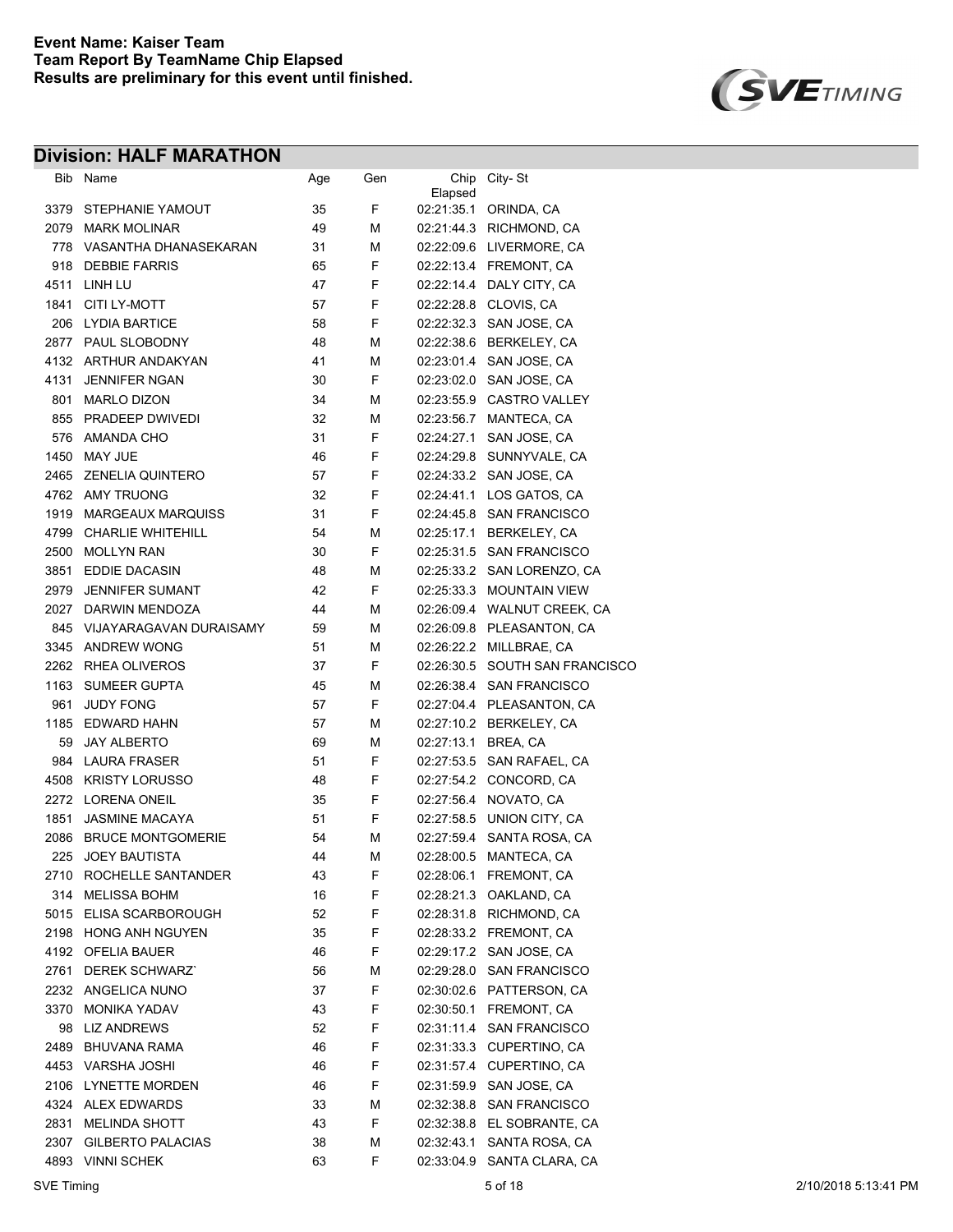

| Bib  | Name                                   | Age | Gen    | Chip       | City-St                     |
|------|----------------------------------------|-----|--------|------------|-----------------------------|
| 1026 | <b>ASHIMA GARG</b>                     | 56  | F      | Elapsed    | 02:33:06.0 CUPERTINO, CA    |
| 656  | <b>BRADFORD COPLEY</b>                 | 57  | М      |            | 02:33:06.2 SUNNYVALE, CA    |
| 1426 | <b>JAMES JOHNSON</b>                   | 73  | М      |            | 02:33:14.8 HILLSBOROUGH, CA |
| 944  | <b>SHAUN FITZGERALD</b>                | 38  | М      | 02:33:17.8 | OAKLAND, CA                 |
| 2314 | LAKSHMI PANALA                         | 32  | М      | 02:33:22.0 | DUBLIN, CA                  |
| 2338 | <b>CHIRAG PATEL</b>                    | 35  | М      | 02:33:31.1 | CONCORD, CA                 |
| 1633 | MIGUEL IV LACHICA                      | 44  | М      | 02:33:38.3 | UNION CITY, CA              |
| 66   | <b>SUMANTH ALLA</b>                    | 41  | М      | 02:33:40.9 | DULIN, CT                   |
| 2665 | <b>GRACE RUIZ</b>                      | 22  | F      | 02:33:49.7 | <b>SAN FRANCISCO</b>        |
| 2185 | <b>GARETT NG</b>                       | 36  | М      | 02:34:29.4 | EL CERRITO, CA              |
| 3662 | <b>GAYATRI BROWN</b>                   | 50  | F      | 02:34:57.1 | SANTA CLARA, CA             |
| 3722 | SUSAN FARRALES-NGUYEN                  | 49  | F      | 02:34:59.8 | SARATOGA, CA                |
| 4381 | <b>GERARDO GONZALEZ</b>                | 51  | М      | 02:35:01.9 | <b>MENLO PARK, CA</b>       |
| 2619 | RAELENE RODRIGUEZ                      | 27  | F      | 02:35:10.8 | SAN JOSE, CA                |
|      |                                        |     | F      |            |                             |
| 65   | <b>VANESSA ALISE</b>                   | 35  | F      | 02:35:11.9 | SAN JOSE, CA                |
| 3594 | STEPHANIE PUENTE                       | 28  |        | 02:35:12.3 | SAN JOSE, CA                |
| 2491 | ANU RAMAKRISHNAN                       | 47  | F      | 02:35:31.7 | PLEASANTON, CA              |
| 3001 | <b>ARIEL TAGUINOD</b>                  | 45  | М      | 02:35:37.9 | <b>BAY POINT, CA</b>        |
| 285  | <b>MARIO BIOL</b>                      | 44  | М      | 02:36:06.9 | SAN JOSE, CA                |
| 2794 | NIMESH SHANKARAN<br><b>MEDHA MEHTA</b> | 43  | М<br>F | 02:36:08.4 | DUBLIN, CA                  |
| 3831 |                                        | 48  |        | 02:36:11.5 | SAN RAMON, CA               |
| 2373 | <b>CHRIS PETTERUTI</b>                 | 39  | М      | 02:36:11.5 | SAN RAMON, CA               |
| 121  | <b>COLETTE ARNOLD</b>                  | 63  | F<br>F | 02:36:19.3 | MILPITAS, CA                |
| 877  | <b>SARADA EMANY</b>                    | 39  |        | 02:36:20.8 | SAN RAMON, CA               |
| 1142 | <b>ADAM GRESS</b>                      | 35  | М      | 02:36:32.0 | SAN JOSE, CA                |
| 2461 | <b>JEAN QUIGLEY</b>                    | 56  | F      | 02:36:42.6 | LAFAYETTE, CA               |
| 3963 | <b>NOE CLARK</b>                       | 44  | М      |            | 02:37:07.0 VALLEJO, CA      |
| 3372 | AJAY YADAV                             | 48  | М      | 02:37:12.5 | PLEASAONTON, CA             |
| 2308 | <b>JANELLE PALACIOS</b>                | 38  | F      | 02:37:39.2 | SANTA ROSA, CA              |
| 2453 | <b>EDITH PURVIANCE</b>                 | 42  | F      | 02:37:46.4 | STOCKTON, CA                |
| 2920 | <b>MITCH SPRUGASCI</b>                 | 58  | М      | 02:38:01.1 | SAN JOSE, CA                |
| 1736 | <b>ANYA LEVINE</b>                     | 51  | F      |            | 02:38:01.6 SAN FRANCISCO    |
| 3426 | <b>BRIAN YURGIONAS</b>                 | 37  | М      | 02:38:13.3 | MILL VALLEY, CA             |
| 324  | <b>RAY BONILLA</b>                     | 31  | М      | 02:38:52.0 | HAYWARD, CA                 |
| 1694 | <b>WENDY LEE</b>                       | 58  | F      | 02:38:52.5 | DALY CITY, CA               |
| 3177 | <b>JAMES VARGHESE</b>                  | 43  | M      | 02:39:19.3 | SAN RAMON, CA               |
| 2857 | <b>KATIE SIMPSON</b>                   | 14  | F      | 02:39:50.0 | SANTA ROSA, CA              |
| 3578 | <b>AMIT PAREKH</b>                     | 44  | М      |            | 02:40:01.5 DUBLIN, CA       |
| 3435 | <b>JACK ZEE</b>                        | 49  | М      |            | 02:40:45.5 SAN FRANCISCO    |
| 4424 | <b>GARIMA HOFFMANN</b>                 | 69  | F      |            | 02:41:29.1 SAN FRANCISCO    |
| 1893 | <b>KHELMER MANALO</b>                  | 40  | М      |            | 02.41.59.8 MARTINEZ, CA     |
|      | 3046 PANI THANGARAJ                    | 45  | М      |            | 02:42:00.1 PLEASANTON, CA   |
| 4912 | <b>JULIANA WONG</b>                    | 48  | F      |            | 02:42:22.4 DANVILLE, CA     |
| 540  | <b>LIEN CHAU</b>                       | 37  | F      | 02:42:27.0 | OAKLAND, CA                 |
| 2532 | <b>VANESSA R REED</b>                  | 62  | F      | 02:42:42.3 | NOVATO, CA                  |
| 509  | AMARENDER REDDY                        | 42  | М      |            | 02:42:54.0 DUBLIN, CA       |
| 4869 | <b>MOHAN MAGANTI</b>                   | 45  | М      |            | 02:42:56.5 PLEASANTON, CA   |
| 2290 | DIANNA OSANA                           | 24  | F      |            | 02:43:19.9 STOCKTON, CA     |
| 2204 | KATHY NGUYEN                           | 30  | F      |            | 02:43:39.7 PLEASANTON, CA   |
| 4049 | <b>MEENA PAI</b>                       | 53  | F      |            | 02:43:51.8 SAN JOSE, CA     |
|      | 2780 ANNE-MAREE SENAN                  | 55  | F      |            | 02:43:55.5 SAN FRANCISCO    |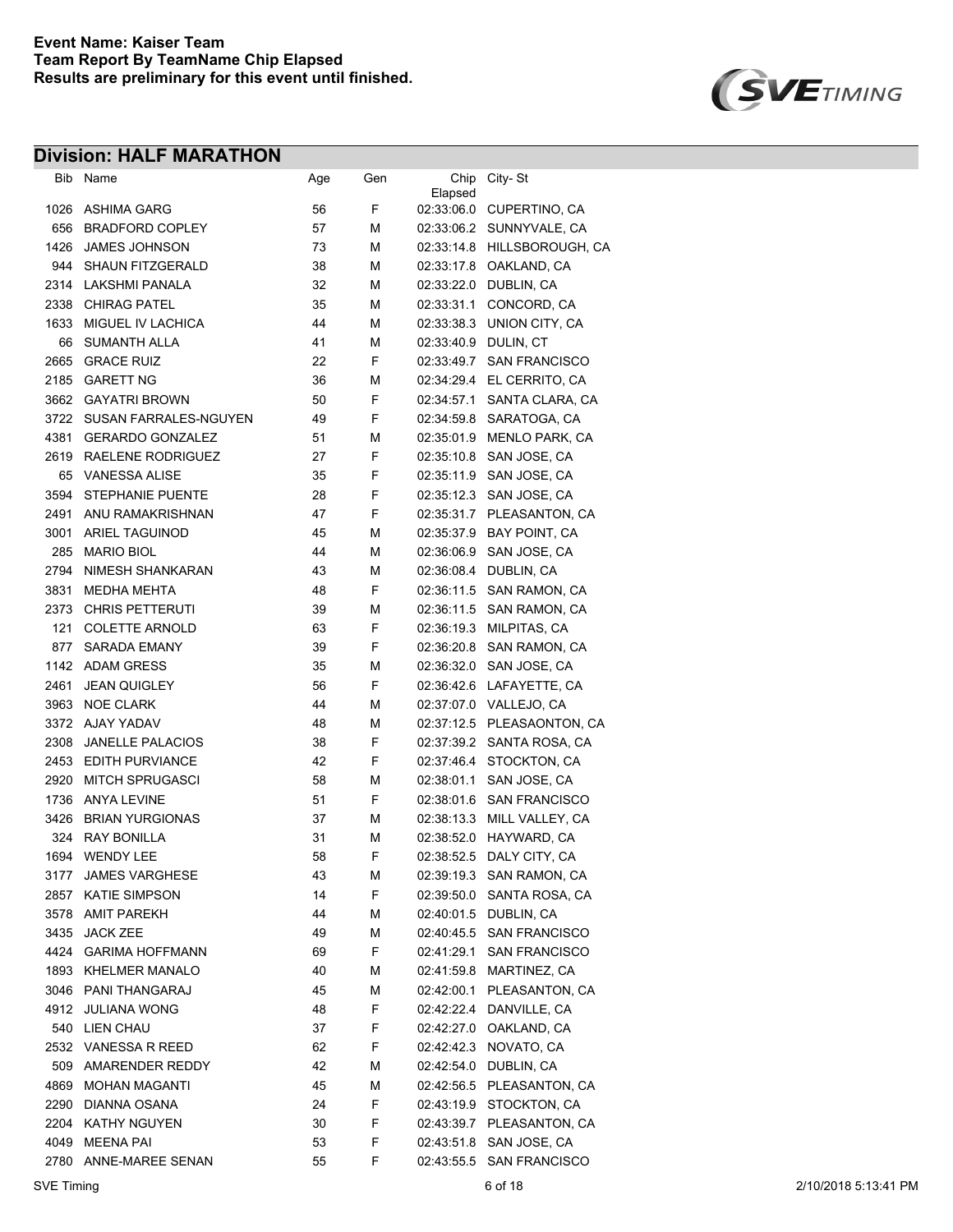

| Bib  | Name                        | Age | Gen | Chip                     | City-St                        |
|------|-----------------------------|-----|-----|--------------------------|--------------------------------|
| 2064 | <b>TERRY MINN</b>           | 50  | F   | Elapsed<br>02:44:05.8    | ORINDA, CA                     |
| 3079 | ROCHELLE TINITIGAN          | 39  | F   | 02:44:16.4               | SAN MATEO, CA                  |
| 2790 | MONA SHAH                   | 48  | F   | 02:44:19.7               | SAN JOSE, CA                   |
| 2160 | KAMINI NARANG               | 48  | F   | 02:44:42.4               | CUPERTINO, CA                  |
| 1522 | SHARIFA KHAN                | 45  | F   | 02.44.46.1               | PACIFICA, CA                   |
|      | 2117 LYNN MORTENSEN         | 53  | F   | 02:45:09.7               | SANTA ROSA, CA                 |
| 2747 | <b>JENNIFER SCHMITT</b>     | 46  | F   | 02:45:17.6               | <b>SAN FRANCISCO</b>           |
| 4103 | <b>SUSAN WONG</b>           | 52  | F   | 02:45:26.5               | SAN MATEO, CA                  |
| 3194 | SRIMATHI VENKATARAMAN       | 52  | F   | 02:45:26.9               | SAN JOSE, CA                   |
| 4748 | <b>TANIA TIFFER</b>         | 35  | F   | 02:45:27.4               | CUPERTINO, CA                  |
| 389  | <b>HEIDI BUCKETT-BARROW</b> | 47  | F   | 02:45:28.8               | SAN JOSE, CA                   |
| 1489 | ALEXA KASKOWITZ             | 44  | F   | 02:45:31.4               | SAN JOSE, CA                   |
| 3727 | <b>BRAULIO FIGUETEDO</b>    | 28  | М   | 02:45:38.6               | RICHMOND, CA                   |
| 565  | <b>CARL CHIN</b>            | 55  | м   | 02:46:14.1               | OAKLAND, CA                    |
| 3609 | <b>JENNIFER GUNTER</b>      | 51  | F   | 02:46:37.2               | MILL VALLEY, CA                |
| 2077 | <b>ALISON MOKSKI</b>        | 53  | F   | 02:46:45.6               | PETALUMA, CA                   |
| 3300 | <b>ANNIE WHITLOCK</b>       | 51  | F   | 02:47:09.3               | SAN JOSE, CA                   |
| 2431 | <b>SREEDHAR POTTI</b>       | 56  | М   | 02:47:30.9               | FREMONT, CA                    |
| 1806 | <b>LYNN LONGBOY</b>         | 36  | М   | 02:47:41.4               | SAN JOSE, CA                   |
| 1148 | ALEXANDRA GROCHULSKI        | 33  | F   |                          |                                |
| 58   | RAJA ALAGARSAMY             | 44  | М   | 02:48:12.9<br>02:48:20.9 | STOCKTON, CA<br>PLEASANTON, CA |
|      |                             |     | F   |                          |                                |
| 1558 | <b>DONNA KLIE</b>           | 53  |     | 02:49:28.1               | PETALUMA, CA                   |
| 2382 | PHUONGHANH PHAM             | 52  | F   | 02:50:10.5               | SANTA CLARA, CA                |
| 1927 | DEAN MARTIN                 | 60  | М   | 02:50:31.3               | SAN JOSE, CA                   |
| 3023 | <b>TED TASCH</b>            | 53  | м   | 02:50:41.8               | <b>MENLO PARK, CA</b>          |
| 805  | <b>MICHAEL DONATO</b>       | 48  | М   | 02:50:42.5               | SAN JOSE, CA                   |
| 2166 | <b>CINDY NAVARRO</b>        | 45  | F   | 02:50:44.9               | SAN JOSE, CA                   |
| 1490 | ALEXA KASKOWITZ             | 44  | F   | 02:50:46.3               | SAN JOSE, CA                   |
| 3420 | <b>MARISOL YOUNG</b>        | 40  | F   |                          | 02:52:33.2 TRACY, CA           |
| 1455 | <b>GOUTHAM KACHERU</b>      | 28  | М   | 02:53:01.6               | PLEASANTON, CA                 |
| 1298 | <b>CLARENCE HO</b>          | 45  | м   | 02:53:05.6               | NEWARK, CA                     |
| 1098 | ELENA GONZALEZ              | 38  | F   | 02:53:25.0               | BRENTWOOD, CA                  |
| 345  | <b>KIM BOZSONY</b>          | 49  | F   | 02:53:58.9               | MORGAN HILL, CA                |
| 1903 | KOMAL MANKU                 | 47  | F   | 02:54:07.4               | FREMONT, CA                    |
| 3125 | DEBRA TRINIDADE             | 58  | F   | 02:54:35.7               | SAN JOSE, CA                   |
|      | 2189 VICKI NG               | 36  | F.  |                          | 02:54:37.6 SAN FRANCISCO       |
|      | 4629 LAURA PETERSON         | 54  | F   | 02:54:52.1               | BERKELEY, CA                   |
|      | 610 ELENA CLARIN            | 44  | F.  | 02:54:56.9               | GILROY, CA                     |
| 1070 | <b>TINA GIOVACCHINI</b>     | 46  | F.  | 02:54:57.3               | SANTA CLARA, CA                |
|      | 2365 NANETTE PEREZ          | 54  | F.  | 02:54:58.2               | MODESTO, CA                    |
|      | 910 PAM FAIRBANKS           | 48  | F.  | 02:55:13.5               | SANTA CLARA, CA                |
|      | 4110 CHITRA REDDY           | 55  | F.  | 02:55:35.9               | CUPERTINO, CA                  |
|      | 3782 GABRIELA RAMIREZ       | 40  | F   | 02:55:39.2               | HERCULES, CA                   |
| 3447 | <b>JULIA ZHOU</b>           | 30  | F.  | 02:55:50.4               | SAN JOSE, CA                   |
|      | 4259 LINH CHAU              | 35  | F.  | 02:56:07.2               | SAN LEANDRO, CA                |
|      | 44 VANITA AGGARWAL          | 44  | F.  | 02:56:09.8               | SAN RAMON, CA                  |
|      | 2147 KYONG MYERS            | 54  | F   | 02:56:56.9               | ROSEVILLE, CA                  |
|      | 369 SHANNON BROCK           | 46  | F   | 02:56:57.2               | SUISUN CITY, CA                |
| 83   | <b>SHIVANI AMIN</b>         | 30  | F.  | 02:57:08.9               | RIVERBANK, CA                  |
|      | 2917 ASHLEY SPENCE          | 33  | F.  | 02:58:17.5               | MANTECA, CA                    |
|      | 662 GENE CORPUZ             | 47  | М   |                          | 02:58:26.0 VACAVILLE, CA       |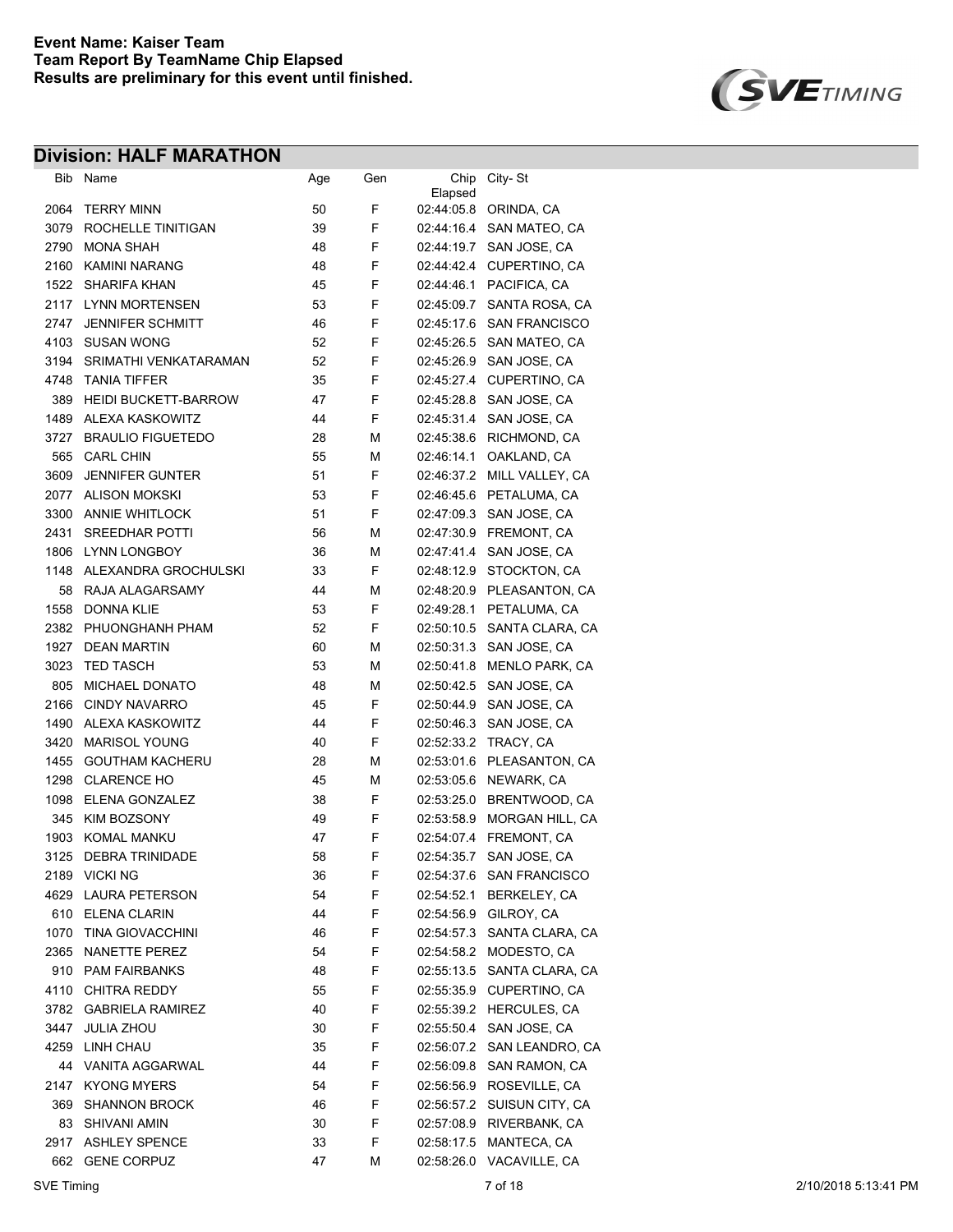

| Bib  | Name                     | Age | Gen | Elapsed    | Chip City-St               |
|------|--------------------------|-----|-----|------------|----------------------------|
| 533  | <b>THERESA CHANG</b>     | 44  | F   |            | 02:58:45.9 FRESNO, CA      |
| 3744 | ALEJANDRA VALLE          | 37  | F   |            | 02:58:49.5 HERCULES, CA    |
| 2188 | <b>SERENA NG</b>         | 50  | F   |            | 02:58:53.7 FRESNO, CA      |
| 2386 | <b>BRANDON PHANG</b>     | 41  | М   | 02:59:30.2 | OAKLAND, CA                |
| 1646 | <b>MYRA LEIGH LAPINA</b> | 33  | F   | 03:00:31.3 | UNION CITY, CA             |
| 3310 | AISHA WILLIAMS           | 44  | F   | 03:01:24.5 | OAKLAND, CA                |
| 1172 | PAULA GUTIERREZ          | 28  | F   | 03:04:03.0 | CONCORD, CA                |
| 4108 | <b>CHARLOTTE YAN</b>     | 47  | F   | 03:04:08.9 | SANTA CLARA, CA            |
| 1521 | <b>SABIR KHAN</b>        | 64  | М   | 03:04:43:3 | <b>BENICIA, CA</b>         |
| 754  | DARRYL DEHART            | 52  | М   | 03:04:55.4 | SACRAMENTO, CA             |
| 655  | <b>KEVIN COOPER</b>      | 42  | М   | 03:04:59.5 | LINCOLN, CA                |
| 1598 | <b>GOURISHANKAR</b>      | 42  | М   |            | 03:05:33.5 HAYWARD, CA     |
| 4450 | <b>TEDDY JOHNSTON</b>    | 57  | М   | 03:05:51.2 | CLOVIS, CA                 |
| 1662 | <b>DEAN LAVOIE</b>       | 57  | М   |            | 03:05:57.6 EL DORADO HILLS |
| 4030 | <b>ULRIKE LESK</b>       | 56  | F   |            | 03:05:59.4 SACRAMENTO, CA  |
|      | 1422 BETSY JOHNSON       | 48  | F   |            | 03:06:00.4 YUBA CITY, CA   |
| 535  | <b>CHRISTOPHER CHANG</b> | 28  | М   |            | 03:06:46.2 SANTA CLARA, CA |
| 180  | <b>GINA BANKS</b>        | 42  | F   |            | 03:07:30.8 94510, CA       |
| 1673 | <b>MAILE</b>             | 42  | F   |            | 03.08:51.3 ALAMEDA, CA     |
| 79   | ZAIDA AMBIDA             | 41  | F   | 03:09:07.5 | HAYWARD, CA                |
| 824  | PATRICIO DUCAUD          | 56  | М   |            | 03:09:16.8 HAYWARD, CA     |
| 4824 | <b>RHONA BAENA</b>       | 40  | F   |            | 03:10:32.5 VALLEJO, CA     |
| 3340 | <b>CELESTE WONG</b>      | 44  | F   |            | 03:10:40.5 SAN FRANCISCO   |
|      | 1412 REJO JOHN           | 44  | М   |            | 03:11:24.4 DUBLIN, CA      |
| 2458 | <b>KAREN QUEALLY</b>     | 65  | F   | 03:11:30.5 | SAN BRUNO, CA              |
| 3871 | DAIYANA CONSTANTINO      | 37  | F   | 03:12:12.3 | SANTA CLARA, CA            |
| 5052 | ANA CAMACHO              | 42  | F   | 03:13:42.5 | CUPERTINO, CA              |
| 564  | ANGELO CHIN              | 17  | М   | 03:15:52.2 | OAKLAND, CA                |
| 211  | ROSHAN REDDY BASANI      | 25  | М   | 03:18:30.8 | SAN RAMON, CA              |
| 2102 | <b>JENNIFER MORALES</b>  | 31  | F   | 03:21:28.1 | SANTA CLARA, CA            |
| 3854 | MAHNOOR SHAMRAO          | 45  | F   | 03:21:45.0 | DUBLIN, CA                 |
| 4111 | <b>JESSICA BULOS</b>     | 53  | F   | 03:22:29.4 | SAN JOSE, CA               |
| 3577 | <b>VEENA DEVARAKONDA</b> | 41  | F   | 03:22:30.1 | DUBLIN, CA                 |
| 1396 | RAMESH JAVAGAL           | 52  | м   | 03:23:28.7 | PLEASANTON, CA             |
| 4124 | <b>JUDY ALDRIDGE</b>     | 63  | F   | 03:23:31.6 | SAN JOSE, CA               |
| 1032 | SHERRYL GAUNA            | 43  | F   | 03:26:13.7 | EL SOBRANTE, CA            |
| 4834 | CONNIE DO                | 45  | F   | 03:27:16.9 | SAN JOSE, CA               |
| 235  | <b>MAXINE BECKER</b>     | 58  | F   | 03:29:52.3 | CUPERTINO, CA              |
| 1789 | SONG LIU                 | 46  | F   | 03:30:21.3 | PLEASANTON, CA             |
| 332  | <b>JAGAN BORRA</b>       | 50  | М   | 03:30:33.5 | SAN RAMON, CA              |
| 4286 | NOREEN CULLEN            | 61  | F   | 03:35:10.8 | SANTA CLARA, CA            |
| 3817 | <b>CAROL COHEN</b>       | 60  | F   | 03:35:12.3 | SANTA CLARA, CA            |
| 3251 | <b>JASON WANG</b>        | 41  | М   |            | 03:36:20.8 DUBLIN, CA      |
| 4765 | <b>MELLY UBANDO</b>      | 59  | F   | 03:39:27.7 | SUISUN, CA                 |
| 1865 | USHA MADDALA             | 50  | F   | 03:40:08.5 | LIVERMORE, CA              |
| 271  | ARVIND BHANDARI          | 43  | М   | 03:47:09.9 | PLEASANTON, CA             |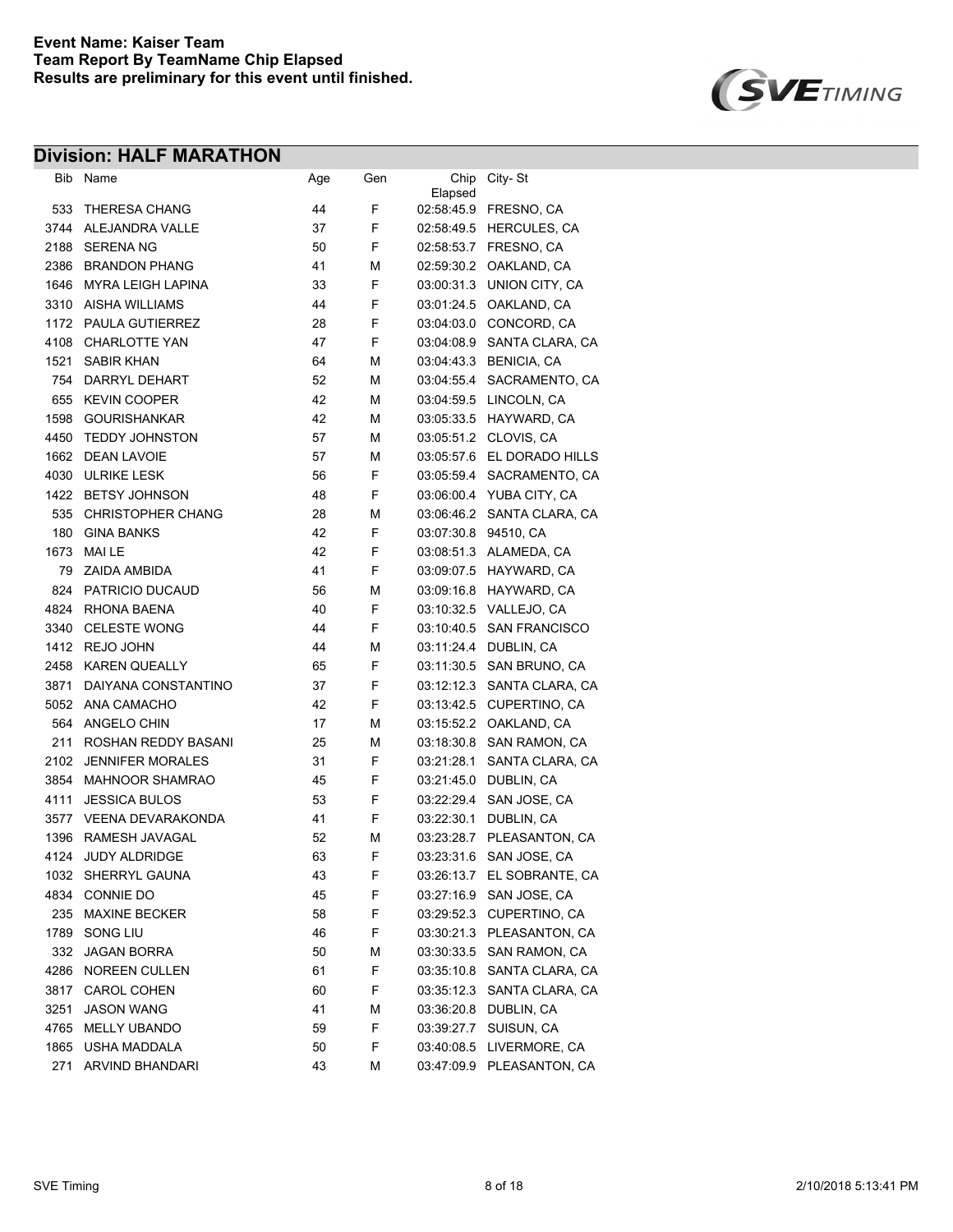

|         | Bib Name                    | Age | Gen | Elapsed              | Chip City-St                   |                      |
|---------|-----------------------------|-----|-----|----------------------|--------------------------------|----------------------|
| Rank: 1 | <b>KAISER</b>               |     |     |                      |                                | Total: 380:50:57.732 |
|         | 6546 ERIC LAMBRUSCHINI      | 15  | М   |                      | 00:17:10.9 NEWARK, CA          |                      |
| 6260    | <b>DIANA DETWILER</b>       | 29  | F   |                      | 00:19:15.6 KENSINGTON, CA      |                      |
|         | 6845 XIUSHUI REN            | 41  | M   |                      | 00:19:23.5 SAN BRUNO, CA       |                      |
| 6408    | <b>LAWRENCE HAMILTON</b>    | 49  | М   |                      | 00:20:18.6 OAKLAND, CA         |                      |
| 6459    | <b>ERIC IP</b>              | 37  | М   |                      | 00:20:29.5 SAN MATEO, CA       |                      |
|         | 7112 JON YONAGO             | 54  | М   |                      | 00:20:38.5 SAN MATEO, CA       |                      |
| 6104    | <b>JEROME BOND</b>          | 37  | М   |                      | 00:21:11.2 VACAVILLE, CA       |                      |
| 7744    | DAVE FLINN                  | 51  | М   |                      | 00:21:11.7 SAN FRANCISCO       |                      |
|         | 2846 ALEXANDER SIGAL        | 40  | М   |                      | 00:22:29.5 SAN FRANCISCO       |                      |
| 6963    | <b>MICHAEL SOSA</b>         | 53  | М   |                      | 00:22:37.3 OAKLAND, CA         |                      |
| 6689    | THEODORE MUI                | 10  | М   |                      | 00:22:48.5 FREMONT, CA         |                      |
| 8018    | RAQUEL SERRA                | 28  | F   |                      | 00:23:47.9 SAN FRANCISCO       |                      |
|         | 6312 KEVIN FERRIS           | 24  | М   |                      | 00:23:57.4 SAN RAMON, CA       |                      |
|         | 8131 HEIDI CLARK            | 26  | F   |                      | 00:23:58.1 SUISUN CITY, CA     |                      |
| 6741    | <b>HIDEKO OGURA</b>         | 51  | F   |                      | 00:24:07.1 SOUTH SAN FRANCISCO |                      |
| 8207    | <b>ERIK METZGER</b>         | 48  | М   |                      | 00:24:26.5 BERKELEY, CA        |                      |
| 6840    | <b>TYLER REED</b>           | 27  | М   |                      | 00:24:47.1 TURLOCK, CA         |                      |
| 6867    | <b>RICHARD RICHTER</b>      | 65  | М   |                      | 00:25:00.8 SAN FRANCISCO       |                      |
| 7710    | <b>RUSSELL DAVIS</b>        | 56  | M   |                      | 00:25:28.2 PLEASANTON, CA      |                      |
| 8366    | AJ BARTOLOME                | 13  | M   |                      | 00:25:39.6 LOS ALTOS HILLS     |                      |
| 8294    | KADOH FODJE                 | 37  | F   |                      | 00:25:40.0 HAYWARD, CA         |                      |
| 7091    | <b>HOLLIE WINZENREAD</b>    | 55  | F   | 00:25:44.1           | SAN JOSE, CA                   |                      |
| 6907    | POORAB SANGANI              | 42  | М   |                      | 00:25:46.2 SAN FRANCISCO       |                      |
| 7500    | <b>BRIAN WOJTOWICZ</b>      | 35  | М   |                      | 00:25:46.9 PACIFICA, CA        |                      |
| 6356    | ANIMESH GHOSH               | 42  | М   |                      | 00:26:00.1 SAN RAMON, CA       |                      |
| 6646    | <b>CRAIG MCINTIRE</b>       | 40  | М   |                      | 00:26:29.1 OAKLAND, CA         |                      |
| 8034    | <b>TOMASZ SKIBA</b>         | 39  | М   |                      | 00:26:36.3 DALY CITY, CA       |                      |
| 6946    | CHANNTHEA SIM               | 26  | F   |                      | 00.26.36.4 ALAMEDA, CA         |                      |
|         | 7394 KYLE MENZE             | 32  | F   | 00:26:46.6 94708, CA |                                |                      |
| 7045    | KIANA VALA                  | 33  | F   |                      | 00:26:54.5 SAN FRANCISCO       |                      |
| 6189    | <b>SEAN CHEN</b>            | 27  | М   |                      | 00:27:19.5 DUBLIN, CA          |                      |
| 6097    | <b>JOHN BLANEY</b>          | 51  | М   |                      | 00:27:22.9 SAN FRANCISCO       |                      |
| 7555    | DASHIELL MARTIN             | 10  | М   |                      | 00:27:24.8 OAKLAND, CA         |                      |
| 6825    | RAJ RAGHUNATHAN             | 30  | М   |                      | 00:27:25.5 SAN JOSE, CA        |                      |
|         | 6654 ADAM MELO              | 35  | М   |                      | 00:27:36.6 SANFRANCISCO, CA    |                      |
|         | 7006 CHRISTIE TATSUYAMA     | 29  | F   |                      | 00:27:40.4 SUNNYVALE, CA       |                      |
|         | 6405 MARAL HAKIMIAN         | 52  | F   |                      | 00:27:48.0 SAN JOSE, CA        |                      |
|         | 6700 SRIDHAR MUTHANNA       | 51  | M   |                      | 00:27:51.3 PLEASANTON, CA      |                      |
| 8311    | <b>BRADEN KOLB</b>          | 29  | M   |                      | 00:27:54.0 BERKELEY, CA        |                      |
|         | 7603 CESAR ALCOCER          | 34  | М   |                      | 00:27:59.0 ANTIOCH, CA         |                      |
|         | 7094 ROGER WONG             | 58  | M   |                      | 00:28:00.9 WALNUT CREEK, CA    |                      |
|         | 6943 MAX SHOKA              | 49  | M   |                      | 00:28:15.3 PLEASANT HILL       |                      |
|         | 8273 DIANA BOJORQUEZ        | 42  | F   |                      | 00:28:18.2 SAN RAFAEL, CA      |                      |
|         | 7486 DANIELLE MESSICK       | 42  | F   |                      | 00:28:26.7 SAN RAFAEL, CA      |                      |
|         | 7640 JENNICA BOOKER         | 24  | F   |                      | 00:28:33.1 SAN FRANCISCO       |                      |
|         | 8123 LAURA BYRNE            | 52  | F   |                      | 00:28:39.7 SAN FRANCISCO       |                      |
|         | 7697 KATIE CRAWFORD         | 31  | F   |                      | 00:28:43.0 SAN FRANCISCO       |                      |
|         | 7020 EVE TORRES             | 57  | F   |                      | 00:28:43.5 PLEASANTON, CA      |                      |
|         | 6263 RAJASEKARAN DHANDAPANI | 31  | M   |                      | 00:29:04.1 PLEASANTON, CA      |                      |
|         | 6578 VIVIAN LIAO            | 24  | F   |                      | 00:29:04.9 SARATOGA, CA        |                      |
|         |                             |     |     |                      |                                |                      |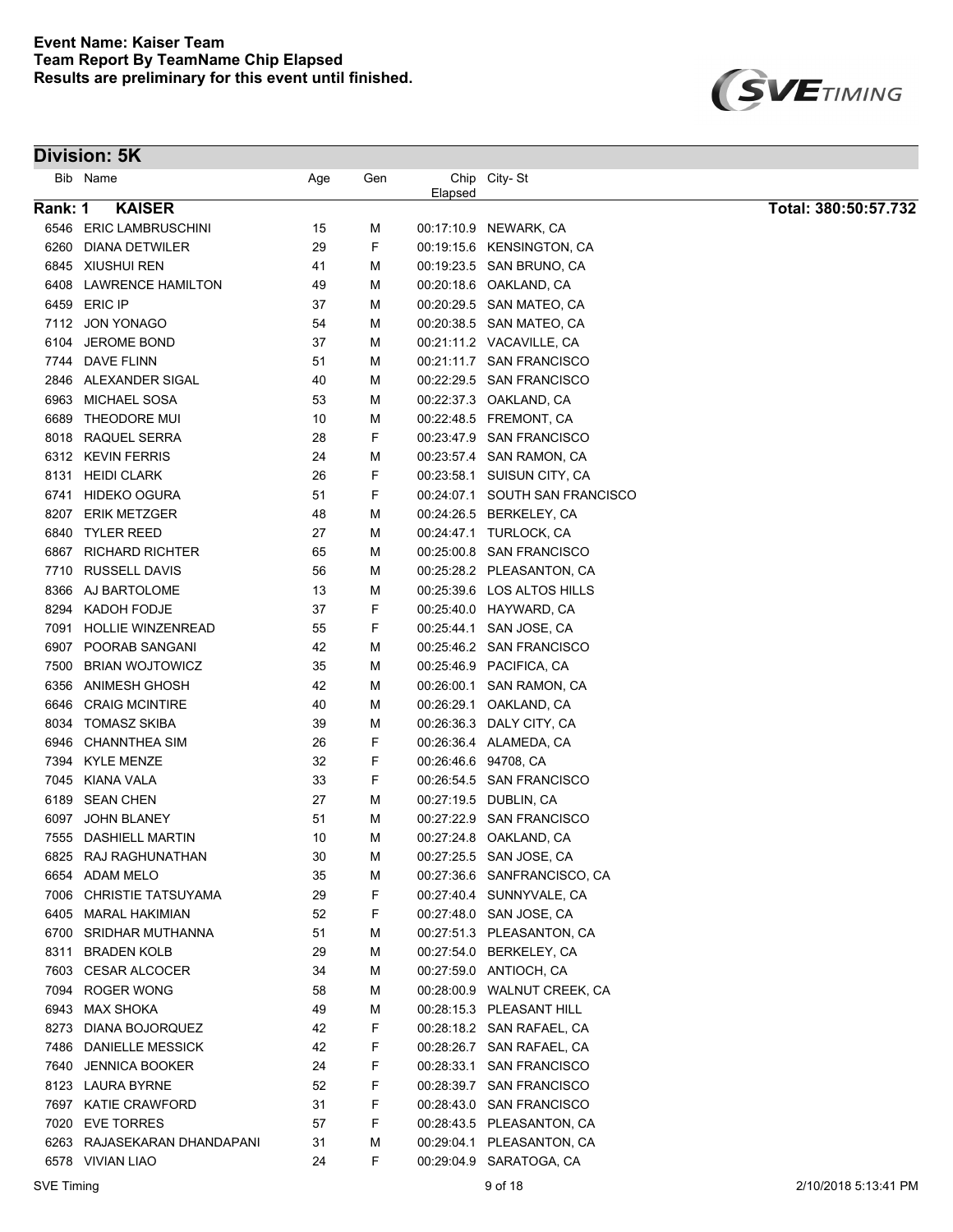

|      | Bib Name                  | Age | Gen | Chip<br>Elapsed | City-St                     |
|------|---------------------------|-----|-----|-----------------|-----------------------------|
|      | 7617 L ANGUS              | 47  | F   |                 | 00:29:05.0 SAN FRANCISCO    |
| 6297 | DANIEL ESPERON            | 54  | М   |                 | 00:29:09.8 SANTA ROSA, CA   |
|      | 7123 HAIQING ZHANG        | 49  | М   |                 | 00:29:11.1 PLEASANTON, CA   |
| 7758 | <b>MICHAEL GEE</b>        | 54  | М   |                 | 00:29:14.6 SAN FRANCISCO    |
| 7406 | <b>PATRICIA DESA</b>      | 45  | F   |                 | 00.29.27.7 OAKLAND, CA      |
| 7953 | <b>GINA PHILLIPS</b>      | 38  | F   | 00:29:28.1      | <b>BURLINGAME, CA</b>       |
| 7688 | <b>JIMMY CHUNG</b>        | 26  | М   |                 | 00:29:28.2 SAN LEANDRO, CA  |
| 1743 | <b>MICHAEL LEW</b>        | 37  | М   | 00:29:28.5      | CONCORD, CA                 |
| 7517 | <b>JESSICA FERRO</b>      | 41  | F   | 00:29:33.2      | SAN JOSE, CA                |
| 1900 | PURUSHOTHAM MANGILIPALLI  | 32  | М   | 00:29:34.8      | <b>MOUNTAIN HOUSE</b>       |
| 6389 | <b>STEPHANIE GRICE</b>    | 28  | F   | 00:29:40.7      | OAKLAND, CA                 |
| 7865 | DANNY MACINTYRE           | 51  | М   |                 | 00:29:45.2 EL CERRITO, CA   |
| 8065 | <b>CONSTANCE THORSNES</b> | 37  | F   | 00:29:48.3      | PINOLE, CA                  |
| 8394 | <b>JACK KWONG</b>         | 31  | М   | 00:29:49.4      | <b>SAN FRANCISCO</b>        |
|      | 6332 LOURDES FRIESEN      | 46  | F   |                 | 00:29:49.5 CASTRO VALLEY    |
|      | 1889 KYAN MALLORY         | 27  | М   |                 | 00:29:50.3 CONCORD, CA      |
| 7576 | <b>MIKE VO</b>            | 44  | М   |                 | 00:29:54.2 FONTANA, CA      |
| 7106 | <b>HENRY XU</b>           | 59  | М   |                 | 00:30:10.1 RICHMOND, CA     |
| 6704 | BALAGURUMANI NAGARAJAN    | 37  | М   |                 | 00:30:15.3 PLEASANTON, CA   |
|      | 6985 PHILIP SUCHIKUL      | 49  | М   |                 | 00:30:15.4 SAN MATEO, CA    |
|      | 7171 HOYOUNG JUNG         | 26  | М   |                 | 00:30:18.1 PLEASANTON, CA   |
|      | 7001 LORA TAM             | 24  | F   |                 | 00:30:19.1 SAN FRANCISCO    |
| 6444 | <b>JOE HOUGHTALING</b>    | 51  | М   |                 | 00:30:23.5 PETALUMA, CA     |
| 7010 | SARA THIERMAN             | 37  | F   |                 | 00:30:27.4 SAN FRANCISCO    |
|      | 6612 AYEMYINT MA          | 45  | F   |                 | 00:30:29.5 FREMONT, CA      |
| 6168 | MICHAEL CASTILLO          | 30  | М   | 00:30:36.5      | OAKLAND, CA                 |
| 8179 | <b>MATTHEW JUNIO</b>      | 16  | М   |                 | 00:30:38.2 FAIRFIELD, CA    |
| 8287 | DEEPA DEOT                | 32  | F   | 00:30:39.6      | OAKLAND, CA                 |
| 7380 | <b>HILLARY HEGENER</b>    | 37  | F   | 00:30:42.9      | <b>SAN FRANCISCO</b>        |
| 7475 | ESMYRNA GANDARILLA        | 35  | F   | 00:30:49.6      | CONCORD, CA                 |
|      | 1406 FANG JIANG           | 29  | F   | 00:30:52.0      | SAN JOSE, CA                |
| 6184 | LINDA CHAU                | 35  | F   | 00:30:54.8      | SOUTH SAN FRANCISCO         |
| 7601 | <b>AVA AFSHARI</b>        | 29  | F   |                 | 00:30:56.2 LOS GATOS, CA    |
| 7035 | <b>TED TSUKAYAMA</b>      | 61  | М   | 00:30:56.8      | OAKLAND, CA                 |
| 6090 | <b>MONICA BIDWAL</b>      | 31  | F   | 00:30:57.1      | UNION CITY, CA              |
|      | 6618 RAMESH MADRAS        | 54  | М   | 00:30:57.6      | DANVILLE, CA                |
| 2067 | <b>DEBASIS MISHRA</b>     | 35  | М   | 00:31:01.0      | DUBLIN, CA                  |
| 6740 | DAWN OGAWA                | 42  | F   | 00.31:04.0      | <b>SAN FRANCISCO</b>        |
| 8056 | JOHN SUDIACAL             | 35  | М   | 00:31:12.7      | SAN RAMON, CA               |
| 6859 | MIKE RIAD                 | 59  | М   |                 | 00:31:15.4 OAKLAND, CA      |
| 6902 | ANTONIO (JHUN) SAMIANO    | 52  | М   |                 | 00:31:15.5 ANTIOCH, CA      |
| 6160 | <b>JESS CAREY</b>         | 32  | F   |                 | 00:31:15.6 OAKLAND, CA      |
| 7496 | <b>JESSICA XAVIER</b>     | 26  | F   |                 | 00:31:25.0 WALNUT CREEK, CA |
| 8244 | <b>NANCY SINGH</b>        | 33  | F   | 00:31:32.3      | MODESTO, CA                 |
| 97   | <b>REBECCA ANDREWS</b>    | 30  | F   |                 | 00:31:39.6 OAKLAND, CA      |
|      | 7578 ANTHONY JUNIO        | 47  | М   |                 |                             |
|      | 2709 VISHAKHA SANT        | 36  | F   |                 | 00:31:49.7 DUBLIN, CA       |
|      | 6723 LISA NGO             | 29  | F   |                 | 00:31:53.9 FOSTER CITY, CA  |
| 8359 | <b>INESSA YURTSEV</b>     | 51  | F   | 00:31:55.5      | SANTA CLARA, CA             |
|      | 1742 CHANTAL LEVY         | 15  | F   |                 | 00:31:56.4 CONCORD, CA      |
|      | 1192 KIM HALL             | 34  | F   | 00:32:08.9      | VALLEJO, CA                 |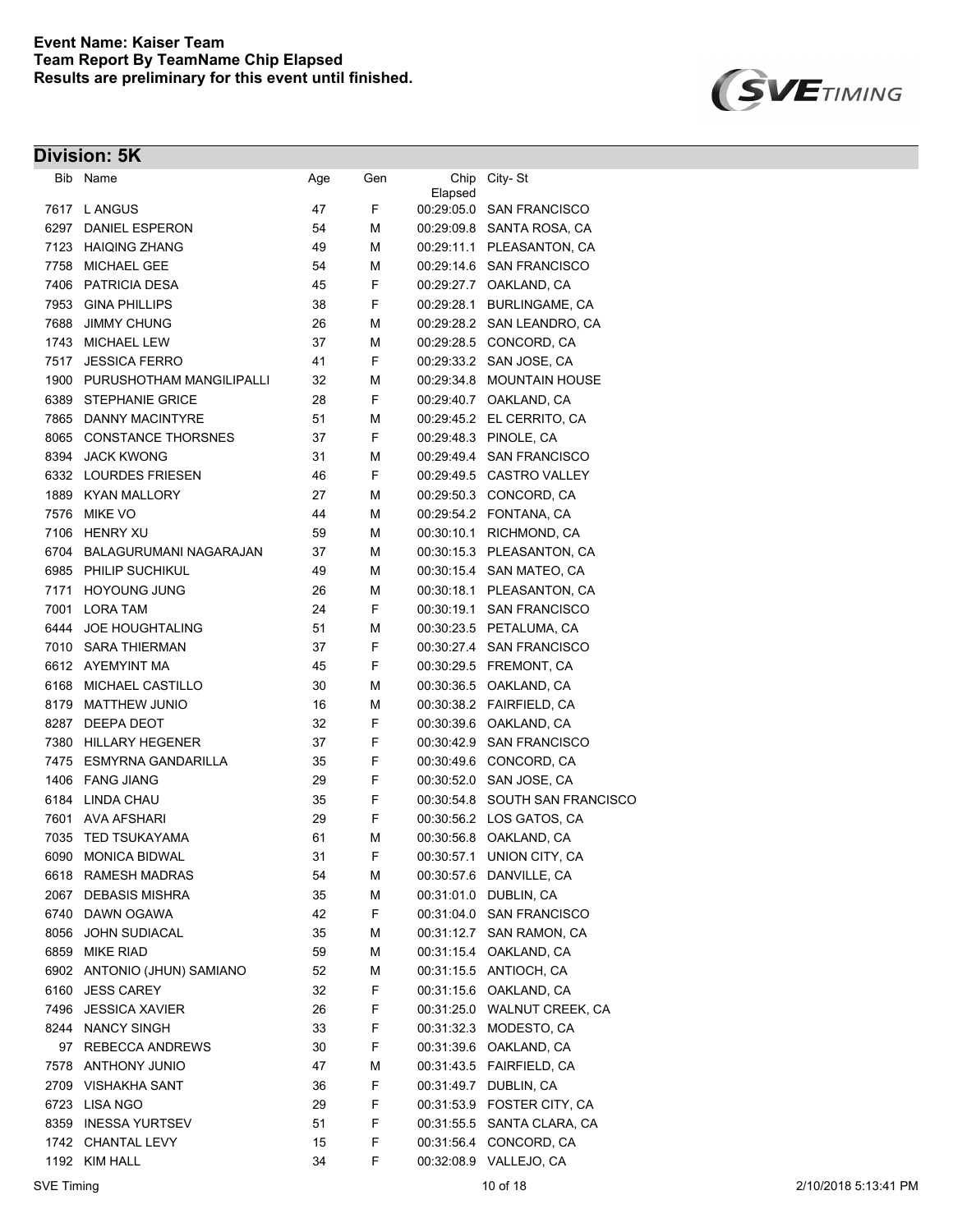

| Bib  | Name                          | Age | Gen | Chip<br>Elapsed | City-St                        |
|------|-------------------------------|-----|-----|-----------------|--------------------------------|
| 7776 | <b>JANA GRANT</b>             | 29  | F   |                 | 00:32:09.1 PLEASANTON, CA      |
| 6316 | <b>RACHEL FLINN</b>           | 60  | F   |                 | 00:32:18.9 FOSTER CITY, CA     |
| 1901 | <b>SUMEET MANGLESH</b>        | 29  | М   |                 | 00:32:31.0 PLEASANTON, CA      |
|      | 7817 CHERYL JOSEPH            | 51  | F   |                 | 00:32:38.2 ALAMEDA, CA         |
| 6466 | <b>HELEN JACKSON</b>          | 49  | F   |                 | 00:32:39.5 SAN FRANCISCO       |
| 6349 | <b>RENEE GARVIN</b>           | 51  | F   |                 | 00:32:39.8 SEBASTOPOL, CA      |
| 6686 | <b>EIKO MOSLEY</b>            | 38  | F   |                 | 00:32:44.1 CAMPBELL, CA        |
| 7181 | <b>DON TYNES</b>              | 53  | М   |                 | 00:32:47.1 SAN JOSE, CA        |
| 7096 | <b>MATTHEW WONG</b>           | 32  | М   |                 | 00:32:48.0 SOUTH SAN FRANCISCO |
| 6531 | <b>MELISSA KONG</b>           | 31  | F   |                 | 00.32.49.1 ALAMEDA, CA         |
| 6652 | <b>STEPHANIE MEJIA</b>        | 22  | F   |                 | 00:32:49.2 MANTECA, CA         |
|      | 7325 VAN THANG                | 47  | F   |                 | 00:32:51.3 OAKLAND, CA         |
| 6691 | <b>SERAPHINA MUI</b>          | 47  | F   |                 | 00:32:51.9 FREMONT, CA         |
| 6767 | <b>AILEEN PANGILINAN</b>      | 48  | F   |                 | 00:32:56.0 CASTRO VALLEY       |
| 8371 | RACHELLE CALIMLIM             | 11  | F   | 00:32:56.1      | MANTECA, CA                    |
| 7116 | <b>WILLIAM YU</b>             | 54  | М   | 00:33:09.7      | SAN RAMON, CA                  |
| 6036 | ED APELADO                    | 43  | М   |                 | 00:33:16.0 VALLEJO, CA         |
| 7107 | YONGMEI XU                    | 49  | F   |                 | 00:33:20.9 DANVILLE, CA        |
| 1596 | SURESH KRISHNAMOORTHY         | 48  | М   | 00:33:22.6      | SAN JOSE, CA                   |
| 2983 | SHREYA SURESH                 | 14  | F   |                 | 00.33.22.6 SAN JOSE, CA        |
| 7092 | <b>TOM WITMER</b>             | 56  | М   | 00:33:25.1      | <b>SAN FRANCISCO</b>           |
| 6550 | MACKENZIE LARSON              | 23  | F   |                 | 00:33:36.0 SAN RAMON, CA       |
| 7618 | <b>RAJA ANTONY</b>            | 37  | М   |                 | 00:33:36.6 BERKELEY, CA        |
| 6008 | <b>BRUKTAWEIT ADDIS</b>       | 28  | F   |                 | 00:33:37.9 SAN FRANCISCO       |
| 7992 | LORENA L ROMERO               | 47  | F   |                 | 00:33:38.0 MODESTO, CA         |
|      | 7585 VERNON KING              | 63  | М   |                 | 00:33:44.3 SAN LEANDRO, CA     |
|      | 7012 ALLAN THORP              | 59  | М   |                 | 00:33:49.9 SAN FRANCISCO       |
| 1640 | HAN LAMBRUSCHINI              | 49  | F   |                 | 00:33:51.0 NEWARK, CA          |
| 6873 | <b>JASON ROMERO</b>           | 49  | М   |                 | 00:33:57.4 VALLEJO, CA         |
| 6089 | <b>JASMINE BIDWAL</b>         | 31  | F   |                 | 00:33:57.7 LIVERMORE, CA       |
| 7305 | PAMELA JANE SIMBULAN          | 27  | F   |                 | 00:34:05.6 SAN FRANCISCO       |
| 6193 | <b>JEAN CHENG</b>             | 45  | F   |                 | 00:34:06.0 SAN FRANCISCO       |
| 6820 | <b>MARGARET QUEZADA</b>       | 61  | F   |                 | 00:34:07.7 FREMONT, CA         |
|      | 7752 KAROLINE GALEA           | 38  | F   |                 | 00:34:13.0 CONCORD, CA         |
|      | 7908 NELLY FRANCISCO MONDEJAR | 45  | F   |                 | 00:34:13.1 SAN FRANCISCO       |
|      | 8271 GABRIELLA AREAS          | 24  | F   |                 | 00:34:14.5 RICHMOND, CA        |
| 8308 | <b>JAMES HYNSON</b>           | 60  | М   |                 | 00:34:14.5 SAN FRANCISCO       |
| 7424 | <b>JEANNIE WONG</b>           | 45  | F   |                 | 00:34:15.3 SAN FRANCISCO       |
|      | 7606 GEORGINA ALFARO-PEREZ    | 30  | F   |                 | 00:34:16.0 WINTON, CA          |
| 8097 | <b>JASON WONG</b>             | 18  | М   |                 | 00:34:16.4 PLEASANTON, CA      |
|      | 7425 AMY CATE                 | 41  | F   |                 | 00:34:16.6 SAN FRANCISCO       |
| 7191 | ANITA NORDSTROM               | 58  | F   |                 | 00:34:17.5 ALAMEDA, CA         |
| 6960 | <b>BOREY SOM</b>              | 36  | F   |                 | 00:34:22.3 PLEASANT HILL       |
|      | 6812 VENU PONNAM              | 45  | М   |                 | 00:34:33.0 SAN RAMON, CA       |
| 7753 | <b>GINA GALLITERO</b>         | 56  | F   |                 | 00:34:33.5 DALY CITY, CA       |
| 6085 | LIBBY BETTIN                  | 59  | F   |                 | 00:34:38.4 PETALUMA, CA        |
| 6930 | NITI SHAH                     | 33  | F   |                 | 00:34:39.4 PLEASANTON, CA      |
| 6791 | <b>ALLAN PENKIAN</b>          | 40  | М   |                 | 00:34:41.0 SAN FRANCISCO       |
| 6521 | RAVIKIRAN KETHIDI             | 45  | М   |                 | 00:34:46.9 MOUNTAIN HOUSE      |
| 3045 | <b>MUKESH THAKUR</b>          | 40  | М   |                 | 00:34:47.2 SAN RAMON, CA       |
| 7808 | <b>JILL JARVIE</b>            | 50  | F.  |                 | 00:34:52.8 SAN ANSELMO, CA     |
|      |                               |     |     |                 |                                |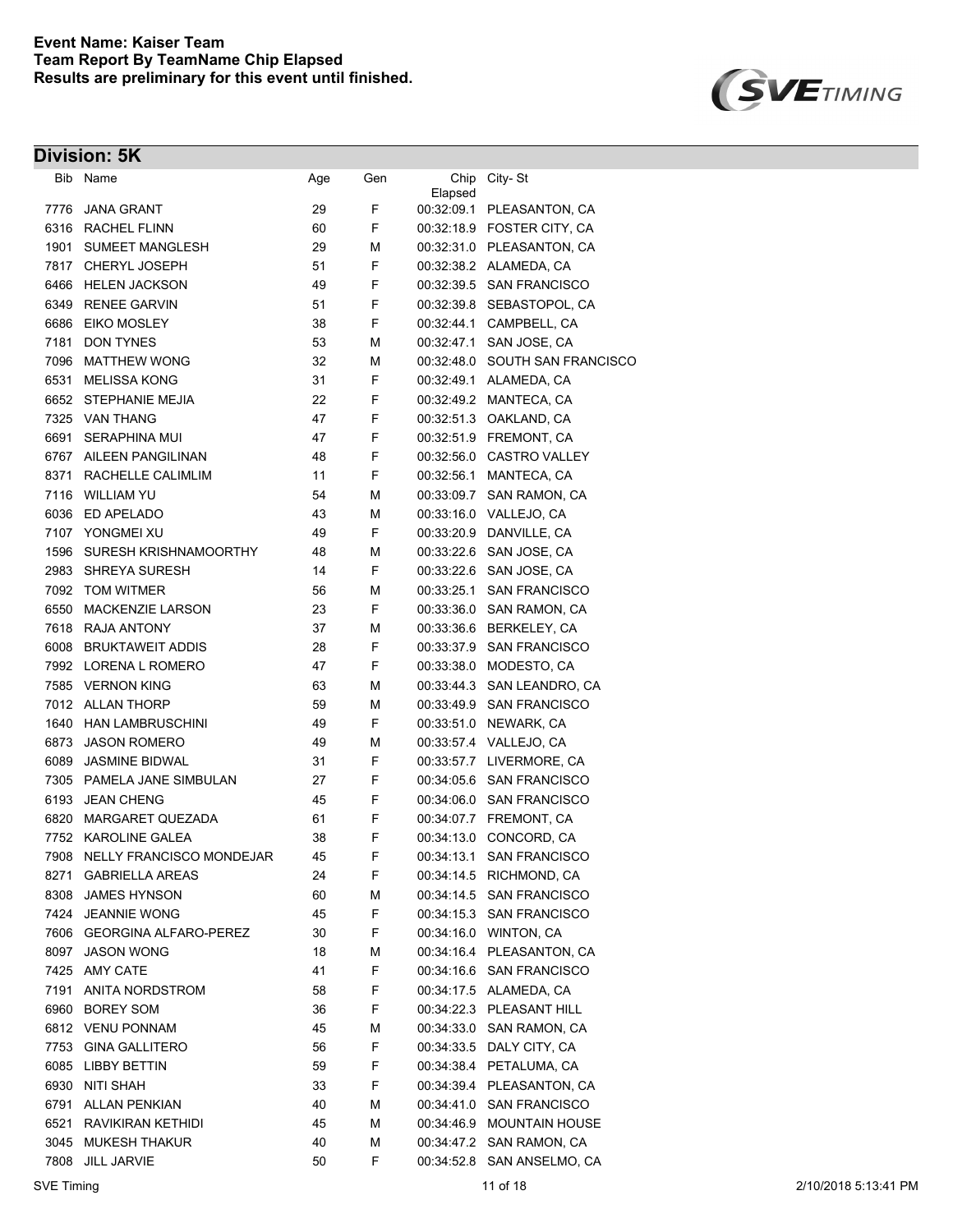

| Bib  | Name                       | Age | Gen | Chip       | City-St                        |
|------|----------------------------|-----|-----|------------|--------------------------------|
| 6228 | ROBERT CUBACUB             | 47  | М   | Elapsed    | 00:34:53.9 UNION CITY, CA      |
| 6278 | ROB DREEBIN                | 41  | М   |            | 00:34:55.1 SAN RAMON, CA       |
| 2001 | <b>NOEL MCLAUGHLIN</b>     | 45  | М   |            | 00:34:57.9 DUBLIN, CA          |
| 6947 | <b>TINA SIMON</b>          | 53  | F   |            | 00:35:02.0 FREMONT, CA         |
|      | 6624 KYLIE MANOS           | 23  | F   |            | 00:35:03.8 PLEASANTON, CA      |
|      | 8282 LANIER COLES          | 44  | F   |            | 00:35:05.0 SAN FRANCISCO       |
| 7843 | <b>JEREMIA LEUNG</b>       | 30  | F   |            | 00:35:05.4 SAN FRANCISCO       |
|      | 6627 CAROLYN J MAR         | 58  | F   |            | 00:35:13.2 FREMONT, CA         |
|      | 6582 ELLEN LINGAR          | 54  | F   |            | 00:35:16.3 OAKLAND, CA         |
|      | 6954 EDRALIN SMITH         | 48  | F   |            | 00:35:22.2 PACIFICA, CA        |
|      | 7384 CAREL TROUTMAN        | 43  | F   |            | 00:35:23.7 SAN FRANCISCO       |
| 7900 | <b>JESSICA MENDEZ</b>      | 41  | F   |            | 00:35:24.0 OAKLAND, CA         |
| 6927 | NAPOLEAN NIVAS SENGALANI   | 36  | М   |            | 00:35:32.9 PLEASANTON, CA      |
| 7076 | <b>RUTH WEST</b>           | 54  | F   |            | 00:35:39.2 EMERALD HILLS       |
| 7320 | <b>CESARIO BERNAL</b>      | 51  | М   |            | 00:35:46.4 SAN LEANDRO, CA     |
| 6806 | <b>GABRIELE POINDEXTER</b> | 40  | F   |            | 00:35:53.1 SAN FRANCISCO       |
| 6483 | <b>GIOCONDA JORDAN</b>     | 43  | F   |            | 00:35:54.6 PETALUMA, CA        |
| 6361 | DOMINGO GO                 | 37  | М   |            | 00:35:57.2 VALLEJO, CA         |
| 8265 | OKSANA YUROVSKY            | 30  | F   |            | 00:35:58.1 OAKLAND, CA         |
| 7967 | <b>KATIE PURDY</b>         | 37  | F   |            | 00:35:59.8 SOUTH SAN FRANCISCO |
| 6375 | <b>KARIN GONZALES</b>      | 44  | F   |            | 00:36:00.3 SAN LEANDRO, CA     |
| 7714 | LILIBETH DELACRUZ          | 52  | F   |            | 00:36:08.1 UNION CITY, CA      |
| 1821 | <b>OSCAR LOZA</b>          | 64  | М   |            | 00:36:08.3 PACIFICA, CA        |
| 6798 | <b>PRAVEEN PILLAI</b>      | 35  | М   |            | 00:36:09.2 DUBLIN, CA          |
| 7485 | <b>CHARLA MCPHERSON</b>    | 48  | F   |            | 00:36:14.1 SAN LEANDRO, CA     |
| 6928 | <b>NANCY SERIO</b>         | 51  | F   |            | 00:36:15.7 BELMONT, CA         |
| 7950 | <b>THIADA PEN</b>          | 38  | F   |            | 00:36:19.2 LIVERMORE, CA       |
| 7669 | LORRAINE CASTRO            | 46  | F   |            | 00:36:19.5 SAN JOSE, CA        |
| 6230 | <b>MARTHA CUNNINGHAM</b>   | 45  | F   |            | 00:36:20.9 NEWARK, CA          |
| 7017 | <b>BEVERLY TOLENTINO</b>   | 56  | F   |            | 00:36:26.4 ALAMEDA, CA         |
|      | 7723 PETER DOMINGO         | 35  | М   |            | 00:36:26.7 DALY CITY, CA       |
| 7757 | <b>KIA GAST</b>            | 39  | F   |            | 00:36:27.8 ROHNERT PARK, CA    |
| 7651 | <b>MARY DAWN BURKE</b>     | 48  | F   |            | 00:36:29.4 SANTA ROSA, CA      |
|      | 6693 ESMERALDA MUNOZ       | 44  | F   |            | 00:36:36.6 SANTA ROSA, CA      |
|      | 1095 CAMILLE GONZALES      | 26  | F   |            | 00:36:36.7 BERKELEY, CA        |
|      | 6744 MONIQUE OLIVAREZ      | 37  | F   |            | 00:36:43.9 LIVERMORE, CA       |
|      | 7569 RAMYA RAMANI          | 38  | F   |            | 00:36:45.1 LIVERMORE, CA       |
|      | 6747 PATRICK ONEIL         | 55  | М   |            | 00:36:49.1 BRENTWOOD, CA       |
| 7732 | <b>MARIA ESQUIVEL</b>      | 52  | F   |            | 00.37:03.1 ANTIOCH, CA         |
| 6457 | <b>GENE INGUITO</b>        | 61  | М   |            | 00:37:03.3 DALY CITY, CA       |
| 7745 | LASHANDRA FLUNO            | 46  | F   |            | 00:37:05.8 SAN ANSELMO, CA     |
| 6163 | CARLOTTA CARRENO           | 43  | F   |            | 00:37:12.5 RIVERBANK, CA       |
| 7019 | SHELLEY TOMPT              | 55  | F   | 00:37:15.9 | <b>SAN FRANCISCO</b>           |
| 7584 | <b>LETICIA DIZON</b>       | 39  | F   | 00:37:19.5 | CONCORD, CA                    |
| 7577 | APRIL WU                   | 51  | F   |            | 00:37:22.3 OAKLAND, CA         |
| 7299 | <b>LISA GOODMAN</b>        | 57  | F   |            | 00:37:23.7 PIEDMONT, CA        |
| 1811 | <b>LIANA LOPEZ</b>         | 45  | F   | 00:37:30.4 | SAN RAMON, CA                  |
| 6842 | RITA REI                   | 57  | F   |            | 00:37:39.4 SANTA ROSA, CA      |
| 6843 | <b>DANIEL REI</b>          | 59  | М   |            | 00:37:39.5 SANTA ROSA, CA      |
| 6790 | RAHUL PENDYAL              | 31  | М   |            | 00:37:41.9 PLEASANTON, CA      |
|      | 6695 VIJAYAKUMAR MUNUSAMI  | 38  | М   |            | 00:37:42.1 PLEASANTON, CA      |
|      |                            |     |     |            |                                |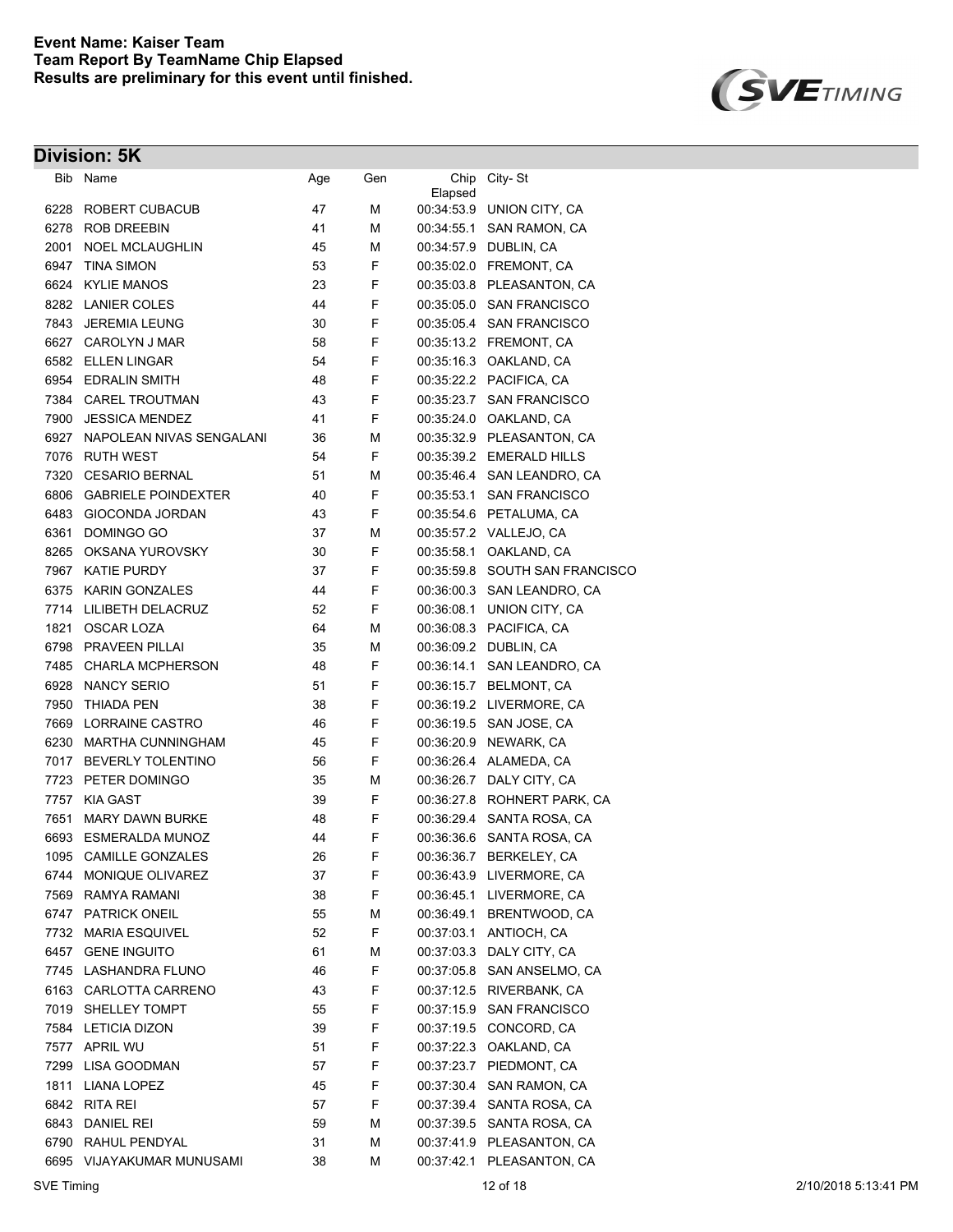

| Bib Name                          | Age                                                           | Gen                  |                     | City-St                        |
|-----------------------------------|---------------------------------------------------------------|----------------------|---------------------|--------------------------------|
|                                   |                                                               | F                    |                     | 00:37:57.7 SAUSALITO, CA       |
|                                   |                                                               | F                    |                     | 00:38:06.1 LOS ALTOS HILLS     |
|                                   |                                                               | F                    |                     | 00:38:06.6 SAN DIEGO, CA       |
| 1332<br>JEFF HUANG                | 41                                                            | М                    |                     | 00:38:07.9 FREMONT, CA         |
| 7461<br><b>MARIA ROJAS</b>        |                                                               | F                    |                     | 00:38:08.5 PIEDMONT, CA        |
| THAO HUYNH                        | 28                                                            |                      |                     | 00:38:09.0 PACHECO, CA         |
| 7373 KIMBERLY WINSTEAD            | 31                                                            | F                    |                     | 00:38:10.0 RIVERBANK CA, CA    |
| 6547<br>AIDA LAROSA               | 46                                                            | F                    | 00:38:16.6          | DANVILLE, CA                   |
| SOFIA COLÓN<br>6218               | 40                                                            | F                    | 00:38:17.1          | STOCKTON, CA                   |
| <b>SARA BOUSFIELD</b>             | 59                                                            | F                    | 00:38:34.1          | FREMONT, CA                    |
| 7926<br>KAVITA NAYAK              | 42                                                            | F                    | 00:38:37.9          | CUPERTINO, CA                  |
| 6552<br><b>KIM LAU</b>            | 40                                                            | F                    | 00:38:38.1          | SAN JOSE, CA                   |
| <b>BIENVENIDA BALANAG</b>         | 44                                                            | F                    | 00:38:44.5          | <b>SAN FRANCISCO</b>           |
| ROBERT BAUGHN                     | 35                                                            | М                    |                     | 00:39:00.3 MARTINEZ, CA        |
| <b>SUSANA CUMMINGS</b>            | 27                                                            | F                    |                     | 00:39:02.0 PLEASANT HILL       |
| 7957<br><b>DIANE PIPER</b>        | 57                                                            | F                    |                     | 00:39:02.0 FAIRFIELD, CA       |
| 6868 PRECIOUS RIVERA              | 45                                                            | F                    |                     | 00:39:24.8 UNION CITY, CA      |
| 6788<br><b>MICHELLE PEMBLETON</b> | 42                                                            | F                    |                     | 00:39:25.3 UNION CITY, CA      |
| 6542 SANJA LAKIC                  | 29                                                            | F                    |                     | 00:39:26.2 ALAMEDA, CA         |
| 6027 KIMBERLY ALINO               | 41                                                            | F                    |                     | 00:39:26.7 HAYWARD, CA         |
| 6093<br><b>SOUMITRA BISWAS</b>    | 34                                                            | М                    |                     | 00:39:42.4 PLEASANTON, CA      |
| 6631 ZIMONETTE MARQUEZ            | 46                                                            | F                    |                     | 00:39:43.3 MANTECA, CA         |
| 7456 WENDY LIU                    | 48                                                            | F                    | 00:39:50.1          | SAN PABLO, CA                  |
| 6849 MA TERESA RENTORIA           | 38                                                            | F                    |                     | 00:39:53.3 SAN LORENZO, CA     |
| 7678 JAYAKUMAR CHELLAPPAN         | 44                                                            | М                    |                     | 00:40:03.4 SAN RAMON, CA       |
| 7056 IMELDA VELASQUEZ             | 61                                                            | F                    |                     | 00:40:03.9 SAN JOSE, CA        |
| 7093 KRISTIN WONG                 | 40                                                            | F                    |                     | 00:40:09.0 SAN FRANCISCO       |
| 6002 MARITZA ACOSTA               | 59                                                            | F                    |                     | 00:40:20.3 SAUSALITO, CA       |
| <b>SARA WHELAN</b>                | 40                                                            | F                    |                     | 00:40:22.9 ANTIOCH, CA         |
| 6247<br>DOLOR DE VERA             | 47                                                            | F                    | 00:40:33.7          | CONCORD, CA                    |
| <b>JENNIFER MANIO</b>             | 44                                                            | F                    | 00:40:54.1          | EL SOBRANTE, CA                |
| 7847<br><b>CANDICE LEZADA</b>     | 33                                                            | F                    |                     | 00:40:57.4 HAYWARD, CA         |
| 7473 ELIZABETH HAYES              | 48                                                            | F                    |                     | 00:40:58.5 BERKELEY, CA        |
| 7712 CARLA DE LEMOS               | 42                                                            | F                    | 00:41:01.1          | OAKLAND, CA                    |
| 7025 JASMINA TRBAKOVIC            | 36                                                            | F                    |                     | 00:41:02.4 SAN BRUNO, CA       |
| 7462 JANNY KONG-LAU               | 67                                                            | F                    |                     | 00:41:06.0 CONCORD, CA         |
| <b>JOSE CAJANDING</b><br>7659     | 44                                                            | М                    |                     | 00:41:20.4 SAN JOSE, CA        |
| 2481 HARMOL RAIKHY                | 37                                                            | F                    |                     | 00:41:20.5 HERCULES, CA        |
| 6446 CHRIS HOWELL                 | 52                                                            | М                    |                     | 00:41:24.6 BERKELEY, CA        |
| 6277 KATHY DOWN                   | 65                                                            | F                    |                     | 00.41:37.0 ORINDA, CA          |
| 6725 LUCILLE NICHOLS              | 64                                                            | F                    |                     | 00:41:39.8 HEALDSBURG, CA      |
| 6207 BROOKE CHUNESTUDEY           | 38                                                            | F                    |                     | 00:41:42.9 DIXON, CA           |
| 6697 DAN MURPHY                   | 57                                                            | М                    |                     | 00:41:48.4 SOUTH SAN FRANCISCO |
| 6135 AMER BUDAYR                  | 61                                                            | М                    | 00:41:49.1          | ORINDA, CA                     |
| 6342 CONSTANCE GARCIA             | 39                                                            | F                    |                     | 00:41:54.3 HERCULES, CA        |
| 6229 RENEE CULVERHOUSE            | 57                                                            | F                    | 00:42:03.3 NAPA, CA |                                |
| 7051 DANIELLE VANDERSCHOOT        | 38                                                            | F                    |                     | 00:42:03.4 SUISUN CITY, CA     |
| 7328 KEVIN GALACE                 | 29                                                            | М                    |                     | 00:42:04.6 SAN JOSE, CA        |
| 6997 LAURA TAI                    | 40                                                            | F                    |                     | 00:42:14.2 OAKLAND, CA         |
| 8015 CHRISTINE SEGURA             | 50                                                            | F                    | 00:42:18.1          | SAN JOSE, CA                   |
| 6105 STEPHANIE BONIFACIO          | 42                                                            | F                    | 00:42:33.0          | SAN RAMON, CA                  |
|                                   | JANEEN SHARMA<br>8392 ELAINE KEMPF<br>7327 ALEJANDRINA ROBLES | 43<br>30<br>35<br>45 | F                   | Chip<br>Elapsed                |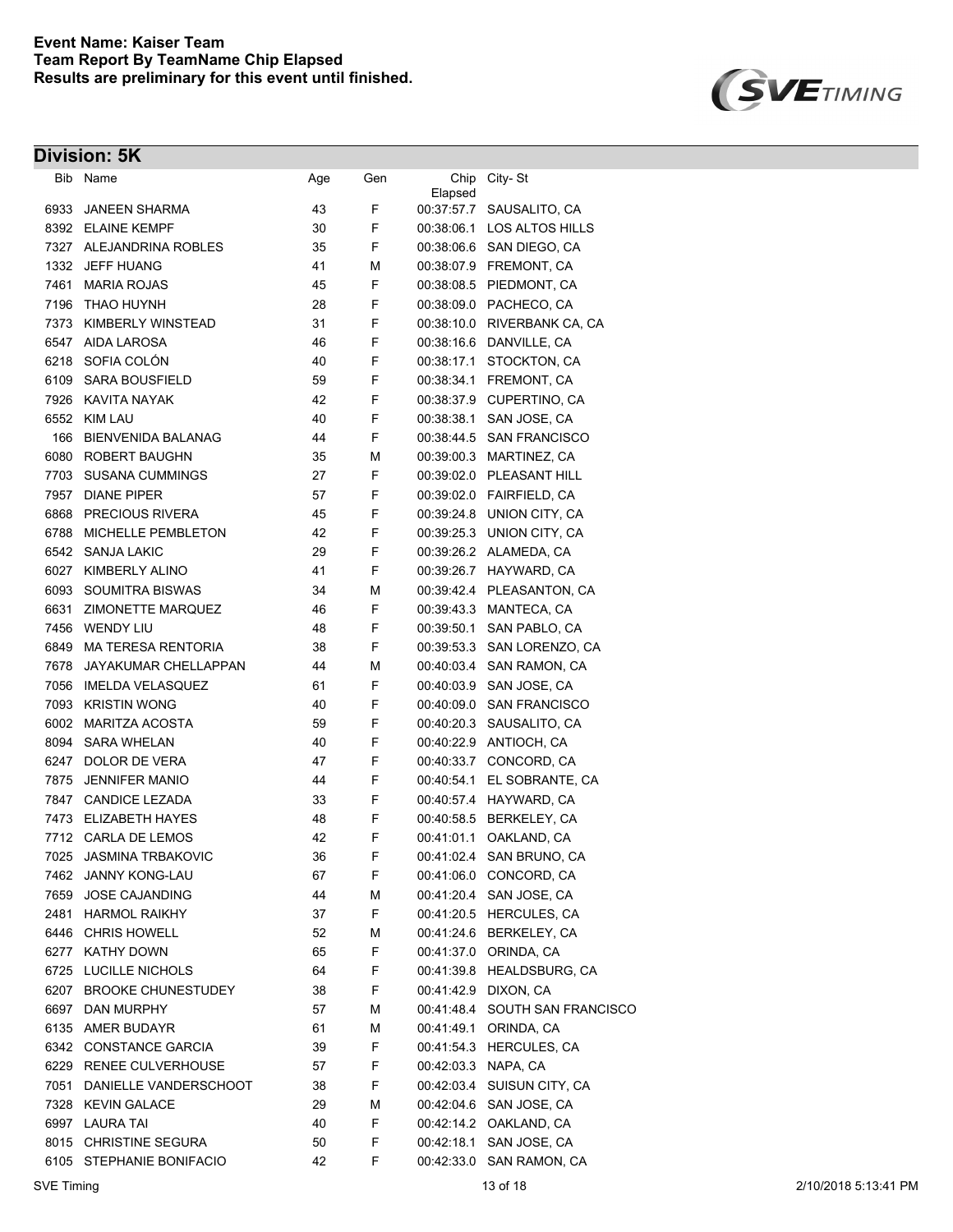

| Bib          | Name                                        | Age | Gen    | Chip                     | City-St                              |
|--------------|---------------------------------------------|-----|--------|--------------------------|--------------------------------------|
| 7216         | <b>LANA RICE</b>                            | 52  | F      | Elapsed                  | 00:42:45.8 PIEDMONT, CA              |
| 7177         | <b>BRIGID JOHNSON</b>                       | 53  | F      | 00:42:45.9               | MARTINEZ, CA                         |
| 7104         | <b>ALLEN WU</b>                             | 22  | М      | 00:42:48.8               | SAN LORENZO, CA                      |
| 8040         | <b>TWANISHA SMITH</b>                       | 40  | F      | 00:43:07.0               | SAN RAMON, CA                        |
| 7622         | <b>NICOLE BARNETT</b>                       | 53  | F      | 00:43:11.4               | OAKLAND, CA                          |
| 6995         | <b>LEILANI TADEO</b>                        | 52  | F      | 00:43:18.0               | PACHECO, CA                          |
| 6224         | KATHLEEN CRONE                              | 45  | F      | 00:43:18.8               | STOCKTON, CA                         |
| 6321         | <b>STANLEY FONG</b>                         | 61  | М      | 00:43:20.1               | OAKLAND, CA                          |
| 7591         | SHREEHARI NADIG                             | 30  | М      | 00:43:23.3               | PLEASANTON, CA                       |
| 7187         | PEARLIE BELTRAN                             | 49  | F      | 00:43:28.9               | EL SOBRANTE, CA                      |
| 6243         | <b>DEBORAH DAYHOFF</b>                      | 66  | F      | 00:43:34.6               | TIBURON, CA                          |
| 8223         | LINDSEY REED                                | 34  | F      | 00:43:37.4               | OAKLAND, CA                          |
| 7183         | <b>MARIANNE ACOSTA</b>                      | 53  | F      | 00:43:45.4               | OAKLAND, CA                          |
| 6471         | DHARA JARIWALA                              | 30  | F      | 00:43:50.6               | DUBLIN, CA                           |
| 7188         | <b>CONCEPCION GARCIA</b>                    |     | F      | 00:43:51.0               |                                      |
|              | ANGEL CHU                                   | 37  | F      |                          | PINOLE, CA                           |
| 6202         |                                             | 48  | F      | 00:43:58.4               | PIEDMONT, CA                         |
| 6640         | DEANNE MCCOY<br><b>MARIA TANCIOCO</b>       | 52  | F      | 00:44:00.3               | MODESTO, CA<br>ELK GROVE, CA         |
| 7002         |                                             | 28  |        | 00:44:02.3               |                                      |
| 7354         | <b>GLORIA LING LEE</b>                      | 49  | F      | 00:44:06.4               | TRACY, CA                            |
| 3087         | <b>DONGBIN TODD</b>                         | 42  | F      |                          | 00:44:06.6 PACIFICA, CA              |
| 6268         | <b>RICHARD DOAN</b>                         | 40  | М      | 00:44:07.5               | MILPITAS, CA                         |
| 7668         | <b>HAYDEE LYN CASTRO</b>                    | 45  | F      | 00:44:24.2               | MANTECA, CA                          |
| 6655         | <b>MONIKA MENDOZA</b>                       | 48  | F      | 00:44:32.9               | OAKLAND, CA                          |
| 8399         | <b>KRYSTYNA MACIEJOWSKI</b>                 | 61  | F      | 00:44:54.2               | OAKLAND, CA                          |
| 7598         | SAJU JOSEPH                                 | 45  | М      | 00:44:58.0               | <b>CASTRO VALLEY</b>                 |
| 6373         | <b>SUE GOLUBICS</b>                         | 53  | F      |                          | 00:44:58.2 WALNUT CREEK, CA          |
| 6876         | ALEX ROSENBLUM                              | 42  | М      | 00:44:59.8               | <b>SAN FRANCISCO</b>                 |
| 7588         | <b>GLEN ZHANG</b>                           | 49  | М      | 00:45:02.6               | SAN RAMON, CA                        |
| 8063         | MICHELE TELLEZ                              | 38  | F      | 00:45:06.1               | MORGAN HILL, CA                      |
| 1956<br>6177 | <b>MICHAEL MAXSON</b><br><b>MABLE CHAN</b>  | 65  | М<br>F | 00:45:07.7               | BERKELEY, CA<br><b>SAN FRANCISCO</b> |
|              |                                             | 41  |        | 00:45:16.9               |                                      |
| 8183         | SHITAL KELSHIKAR<br><b>AHMED SAKR</b>       | 41  | F      | 00:45:18.6               | SAN RAMON, CA                        |
| 8001         |                                             | 31  | М      | 00:45:20.6               | SANTA CLARA, CA                      |
| 6557         | <b>NAVIN ALDO LAWRENCE</b>                  | 38  | М<br>F | 00:45:30.1               | LIVERMORE, CA                        |
| 7031         | <b>TIFFANIE TSE</b><br><b>MANISH PATHAK</b> | 32  |        | 00:45:30.7               | <b>SAN FRANCISCO</b><br>DANVILLE, CA |
| 7582         | ANNA LIZA YAP                               | 51  | М      | 00:45:31.4               | SAN BRUNO, CA                        |
| 8104         | <b>ZITA DALISAY</b>                         | 50  | F      | 00:45:32.0<br>00:45:32.3 | DALY CITY, CA                        |
| 7706<br>6990 | <b>REY SURIBEN</b>                          | 42  | F      | 00:45:33.9               | LIVERMORE, CA                        |
|              |                                             | 58  | М      |                          | BONNY DOON, CA                       |
|              | 8363 HEIDI SCHAFFER ARTISS<br>ELIJA SALAZAR | 51  | F      | 00:45:34.2               | 00:45:39.2 LINCOLN, CA               |
| 8233         |                                             | 32  | М      |                          | OAKLAND, CA                          |
| 7370         | <b>MERCEDES HYDE</b>                        | 32  | F      | 00:45:40.3               |                                      |
| 2286         | <b>JANETT ORTIZ</b>                         | 34  | F<br>F | 00:45:45.0               | MODESTO, CA                          |
| 170<br>7893  | <b>HELEN BALLUCANAG</b>                     | 47  |        | 00:45:45.1               | STOCKTON, CA<br>SONOMA, CA           |
|              | <b>GIGI MEDAN</b><br><b>TANAV SHANKARAN</b> | 56  | F      | 00:45:50.4<br>00:45:57.9 | DUBLIN, CA                           |
| 6932         |                                             | 9   | М      |                          |                                      |
| 6959         | VASANTH SOLOMON                             | 33  | М      | 00:45:58.8               | PLEASANTON, CA                       |
| 7087         | <b>MARA WILLIAMS</b>                        | 43  | F      | 00:45:59.2               | SARATOGA, CA                         |
| 6492         | <b>CHRIS JUNG</b>                           | 45  | М<br>F | 00:46:01.2               | SAN JOSE, CA                         |
| 6336         | LILYN GACAYAN                               | 45  |        | 00:46:02.2               | SAN JOSE, CA                         |
| 7400         | MARISELLA HERNANDEZ                         | 56  | F      | 00:46:02.6               | DALY CITY, CA                        |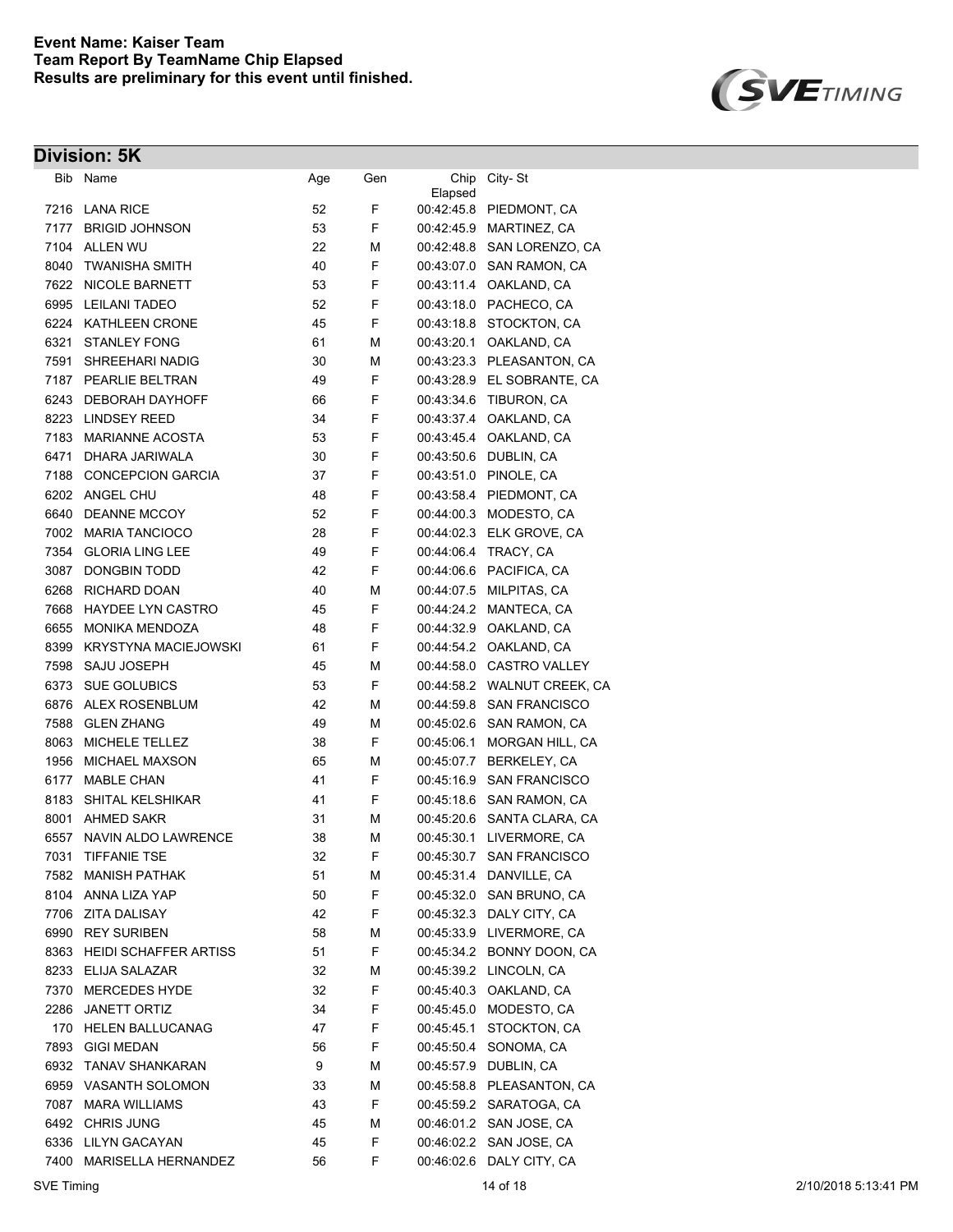

| Bib          | Name                        | Age      | Gen    | Chip       | City-St                     |
|--------------|-----------------------------|----------|--------|------------|-----------------------------|
| 6396         | <b>SOLOMON GULMAN</b>       | 64       | М      | Elapsed    | 00:46:21.5 SAN FRANCISCO    |
| 6979         | <b>SARA STINGLEY</b>        | 12       | F      |            | 00:46:25.6 SARATOGA, CA     |
| 6095         | <b>KAY BLAIR</b>            | 60       | F      |            | 00:46:29.6 ALAMEDA, CA      |
| 7593         | <b>MONICA GOODRICH</b>      | 48       | F      |            | 00:46:29.7 SAN PABLO, CA    |
| 6837         | MAHALAKSHMI RAVICHANDRAN    | 40       | F      |            | 00:46:31.2 MILPITAS, CA     |
| 6339         | MICHELLE GALLI              | 25       | F      |            |                             |
| 6378         | ABIMAEL GONZALEZ            | 41       | М      |            | 00:46:57.2 VALLEJO, CA      |
| 8099         | <b>KAREN WOO</b>            | 57       | F      |            | 00:47:00.8 GRANITE BAY, CA  |
|              | <b>CHRISTINA FOWLKS</b>     |          | F      |            | 00.47:07.6 FREMONT, CA      |
| 6328<br>7530 | KATHLEEN GONZALES           | 50<br>44 | F      |            | 00:47:22.9 AMERICAN CANYON  |
|              |                             |          |        |            |                             |
| 6570         | MICHELLE LEIGH              | 45<br>48 | М<br>F |            | 00:47:23.2 SANTA CLARA, CA  |
| 6822         | <b>LEAH QUEZON</b>          |          |        |            | 00:47:33.5 VALLEJO, CA      |
| 6778         | <b>RUPAL PATEL</b>          | 50       | F      | 00:47:38.8 | SAN RAMON, CA               |
| 6232         | <b>CINDY DABALOS</b>        | 40       | F      |            | 00:47:42.2 DALY CITY, CA    |
| 7184         | PHILIP NEYLAND              | 56       | М      | 00:47:44:3 | EL SOBRANTE, CA             |
| 8106         | <b>KEVIN YEE</b>            | 41       | М      | 00:47:55.8 | <b>SAN FRANCISCO</b>        |
| 6661         | LINDA MEZA                  | 44       | F      | 00:48:07.8 | SAN JOSE, CA                |
| 6292         | <b>JENNIFER EMERY</b>       | 47       | F      | 00:48:07.8 | NOVATO, CA                  |
| 7228         | <b>CORA KALUKUTA</b>        | 37       | F      | 00:48:40.5 | PLEASANTON, CA              |
| 6759         | <b>EUNICE OWER</b>          | 34       | F      | 00:48:40.6 | WINDSOR, CA                 |
| 7742         | <b>VIRIGINIA FIGUEIRA</b>   | 57       | F      | 00.48.54.3 | TACY, CA                    |
| 6398         | <b>JOY GUTIERREZ PILARE</b> | 43       | F      | 00:48:58.5 | DALY CITY, CA               |
| 8147         | <b>JENNIFER FLORES</b>      | 40       | F      | 00:48:59.4 | HAYWARD, CA                 |
| 6611         | <b>DIANA LUSHING</b>        | 56       | F      | 00:49:01.0 | <b>SAN FRANCISCO</b>        |
| 7922         | SUKHVINDER NAGI             | 41       | F      |            | 00:49:02.6 LOS GATOS, CA    |
| 7085         | <b>NANA WILFORD</b>         | 49       | F      |            | 00:49:12.6 NEWARK, CA       |
| 127          | <b>JODIE ASHER</b>          | 64       | F      |            | 00.49.18.2 FRESNO, CA       |
| 8043         | <b>SEPIDEH SOHRABI</b>      | 46       | F      | 00:49:28.7 | SAN JOSE, CA                |
| 7180         | SONIA VALTIERRA             | 40       | F      | 00:49:32.7 | SAN JOSE, CA                |
| 6084         | <b>LISA BENNETT</b>         | 50       | F      | 00:49:37.1 | CLOVIS, CA                  |
| 6294         | <b>SHERYL EPSTEIN</b>       | 58       | F      | 00:49:49.5 | PETALUMA, CA                |
| 7797         | <b>DALIA HERRERA</b>        | 44       | F      | 00:49:52.0 | SAN JOSE, CA                |
| 7118         | <b>SUSAN YU</b>             | 41       | F      | 00:50:02.1 | SUNNYVALE, CA               |
| 7635         | AMEALYA BLAKE               | 36       | F      |            | 00:50:09.0 OAKLAND, CA      |
|              | 7917 DOROTHY MORTON-WILSON  | 51       | F      |            | 00:50:19.3 ALAMEDA, CA      |
|              | 6108 NICHOLETTE BOURGEOIS   | 32       | F.     |            | 00:50:23.2 REDWOOD CITY, CA |
| 228          | SYREETA BAUTISTA            | 33       | F      |            | 00:50:26.2 SAN FRANCISCO    |
|              | 7103 WEILU WU               | 34       | F      |            | 00:50:26.8 HAYWARD, CA      |
|              | 6298 EMMA ESTRADA           | 46       | F      |            | 00:50:26.8 HAYWARD, CA      |
| 6337         | <b>RITA GALLAGHER</b>       | 59       | F      |            | 00:50:33.5 SONOMA, CA       |
|              | 7579 RAVINDER DHADWAL       | 53       | М      |            | 00:50:40.7 PLEASANTON, CA   |
| 7726         | CHRISTINA DUONG             | 32       | F      | 00:50:57.7 | SAN JOSE, CA                |
| 7367         | SUSANA CORDOVA              | 42       | F      |            | 00:51:04.8 SAN FRANCISCO    |
| 8344         | SIVA SWAMINATHAN            | 38       | М      |            | 00:51:06.4 SUNNYVALE, CA    |
| 6648         | <b>MARIA MEDINA</b>         | 37       | F      | 00:51:13.3 | MODESTO, CA                 |
| 7372         | <b>KENNY HWA</b>            | 50       | М      |            | 00:51:19.2 OAKLAND, CA      |
| 7371         | ZONIA NUNEZ                 | 49       | F      |            | 00:51:19.2 OAKLAND, CA      |
| 6285         | <b>FRANCES ECHANO</b>       | 48       | F      |            | 00:51:25.7 DANVILLE, CA     |
| 7029         | <b>GRICELA TRUJILLO</b>     | 35       | F      |            | 00:51:49.3 SAN LORENZO, CA  |
| 8317         | MICHAEL MARTINEZ            | 23       | М      |            | 00:51:51.2 PITTSBURG, CA    |
| 7871         | <b>MARGARET MAK</b>         | 69       | F      |            | 00:51:52.2 SAN RAFAEL, CA   |
|              |                             |          |        |            |                             |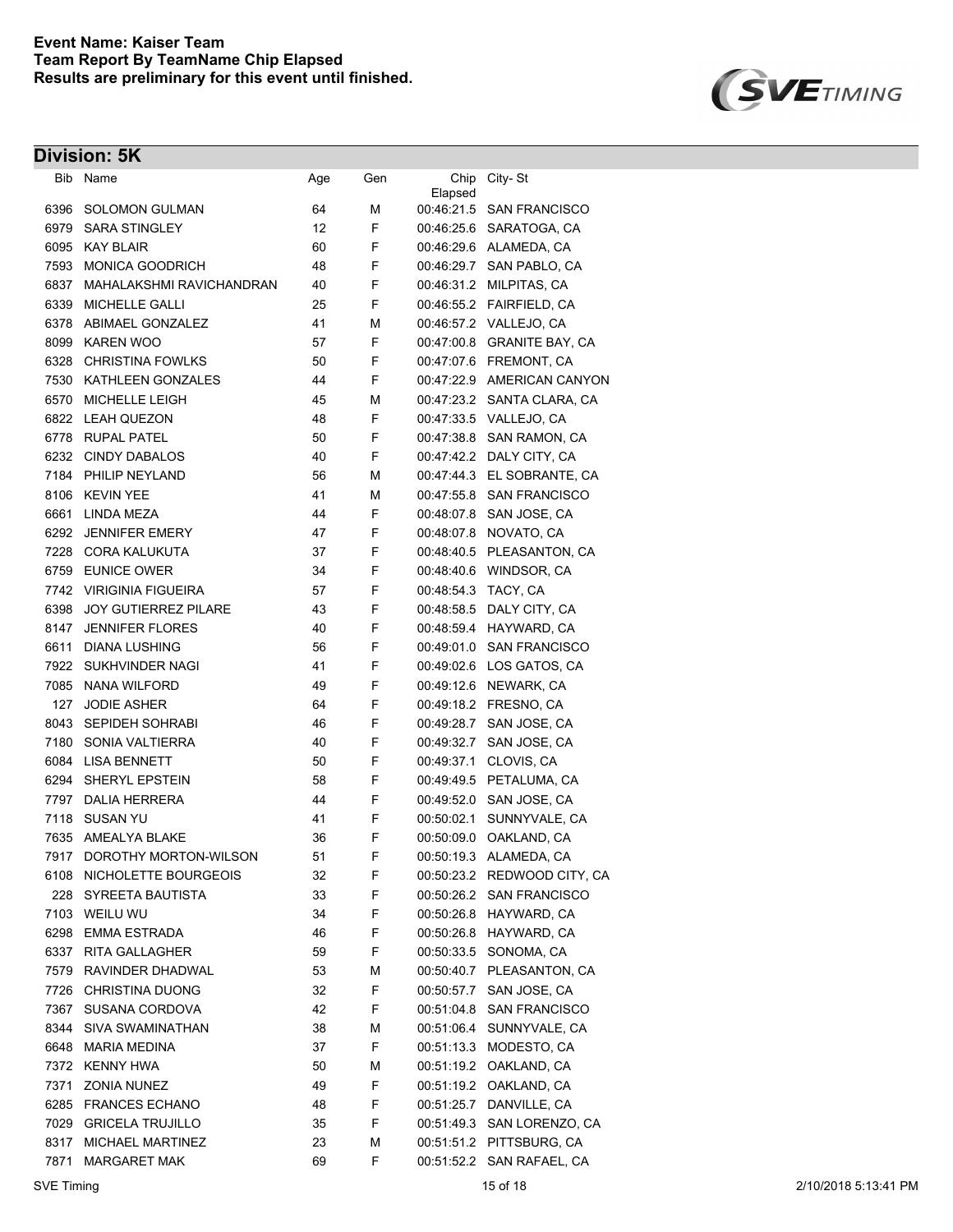



|      | Bib Name                        | Age | Gen | Chip<br>Elapsed | City-St                    |
|------|---------------------------------|-----|-----|-----------------|----------------------------|
|      | 7572 RODERICK HILLIARD          | 52  | М   |                 | 00:51:59.9 HIGHLANDS RANCH |
|      | 7608 FATEHIA AL-OMAISI          | 41  | F   |                 | 00:52:16.7 OAKLAND, CA     |
|      | 6587 ANNA LLEWELLYN             | 58  | F   |                 | 00:52:17.9 SAN MARTIN, CA  |
| 7298 | <b>ADRIANA CHAVEZ</b>           | 28  | F   | 00:52:20.7      | OAKLAND, CA                |
| 7101 | <b>ROSE WORKS</b>               | 52  | F   |                 | 00:52:26.6 OAKLAND, CA     |
| 6340 | <b>SAM GAMBARIN</b>             | 43  | М   |                 | 00:52:33.0 PLEASANTON, CA  |
| 6794 | <b>MIA PERONILLA</b>            | 41  | F   |                 | 00:52:34.2 SAN RAMON, CA   |
| 6886 | <b>MICHELLE RUSHER</b>          | 25  | F   | 00:52:46.3      | SAN JOSE, CA               |
| 6645 | <b>JENNIFER MCDIVITT</b>        | 29  | F   |                 | 00:52:46.4 SAN JOSE, CA    |
| 7755 | <b>MARYELLEN GARCIA</b>         | 60  | F   |                 | 00:52:48.3 SAN LEANDRO, CA |
| 6623 | <b>GINA MANOS</b>               | 49  | F   |                 | 00:52:54.0 PLEASANTON, CA  |
|      | 6376 ALICIA GONZALES CANDELARIA | 48  | F   |                 | 00:53:03.2 HAYWARD, CA     |
| 6293 | <b>JOHN EMIA</b>                | 48  | М   |                 | 00:53:27.1 VACAVILLE, CA   |
| 6694 | <b>TERESITA MUNSON</b>          | 56  | F   |                 | 00:53:27.6 VALLEJO, CA     |
|      | 7303 KRISTINA KEILMAN           | 56  | F   |                 | 00:53:36.2 SAN FRANCISCO   |
|      | 7637 CHRISTINE BOLOSAN          | 33  | F   |                 | 00:53:37.5 SAN JOSE, CA    |
|      | 6182 KIMBERLY CHANG             | 39  | F   |                 | 00:53:37.8 SAN RAMON, CA   |
| 7109 | <b>JOYCE YAMAMOTO</b>           | 52  | F   |                 | 00:53:38.2 SAN RAFAEL, CA  |
|      | 6941 ESTRELLA SHOKA             | 53  | F   |                 | 00:53:51.4 PLEASANT HILL   |
| 6666 | TINA MISTRY                     | 41  | F   |                 | 00:53:57.7 SAN JOSE, CA    |
|      | 6148 LAWRENCE JAKE CADEMAS      | 9   | М   |                 | 00:54:05.3 FREMONT, CA     |
| 6147 | <b>JENEVIEVE CADEMAS</b>        | 34  | F   |                 | 00:54:05.5 FREMONT, CA     |
|      | 7185 DEBBIE MARTINEZ            | 52  | F   |                 | 00:54:10.8 LATHROP, CA     |
| 6958 | SHANNON SODERHOLM               | 47  | F   |                 | 00:54:11.6 UNION CITY, CA  |
|      | 6314 VANESSA FISHER             | 39  | F   |                 | 00:54:13.2 HAYWARD, CA     |
| 6467 | VIJAYA ASHWIN JAGADEESAN        | 30  | М   |                 | 00:54:21.2 PLEASANTON, CA  |
| 7981 | <b>BRENDA REVESTIR</b>          | 26  | F   | 00:54:23.9      | SAN JOSE, CA               |
| 8161 | <b>XOCHILT GONZALEZ</b>         | 33  | F   | 00:54:31.7      | SOUTH SAN FRANCISCO        |
| 6188 | CAROLINE WEN JIA CHEN           | 32  | F   |                 | 00:54:31.8 SAN LEANDRO, CA |
| 6502 | THIYAGARAJAN                    | 27  | М   |                 | 00:54:33.1 PLEASANTON, CA  |
| 7000 | <b>BRIAN TAM</b>                | 38  | М   | 00:54:36.6      | SAN LEANDRO, CA            |
| 8377 | <b>SHANNON ELARMS</b>           | 43  | F   |                 | 00:54:42.4 CASTRO VALLEY   |
| 7915 | <b>MEGAN MORRIS</b>             | 28  | F   |                 | 00:54:53.8 VACAVILLE, CA   |
| 8306 | DANICA HYATT                    | 25  | F   |                 | 00:55:05.8 SANTA ROSA, CA  |
| 8098 | <b>MARK WONG</b>                | 46  | М   |                 | 00:55:05.9 PLEASANTON, CA  |
| 8021 | <b>MORALI SHARMA</b>            | 59  | F   |                 | 00:55:09.3 PIEDMONT, CA    |
| 8096 | <b>DREW WONG</b>                | 15  | М   |                 | 00:55:14.9 PLEASANTON, CA  |
| 3523 | <b>DIONNE MILLER</b>            | 46  | F   |                 | 00:55:25.8 SAN FRANCISCO   |
| 7066 | <b>MARIA WALKER</b>             | 39  | F   |                 | 00:55:27.4 STOCKTON, CA    |
|      | 6302 VICKIE EVANS               | 52  | F   |                 |                            |
| 7479 | SORAIDA CHAVEZ                  | 37  | F   | 00:55:39.8      | SAN PABLO, CA              |
| 7951 | <b>JORGE PEREZ</b>              | 59  | М   | 00:55:45.1      | DALY CITY, CA              |
| 7731 | <b>WHENALYN ESPINOSA</b>        | 34  | F   | 00:55:57.7      | SAN LEANDRO, CA            |
|      | 2623 RUTH ROGERS                | 50  | F   | 00:55:57.7      | SAN LORENZO, CA            |
| 6594 | JENNIFER LOOC                   | 37  | F   |                 | 00:55:58.5 CASTRO VALLEY   |
|      | 6172 HENRY CEVALLOS             | 35  | М   | 00:56:16.7      | MANTECA, CA                |
|      | 6892 JENNIFER SABIDO            | 46  | F   |                 | 00:56:25.6 HAYWARD, CA     |
|      | 8000 PELAR SABUCDALAO           | 46  | F   |                 | 00:56:29.8 SAN FRANCISCO   |
|      | 7648 REMEDIOS R. BUMAGAT        | 55  | F   |                 | 00:56:30.5 SAN FRANCISCO   |
|      | 8322 ALICE MENDOZA              | 50  | F   | 00:56:32.8      | SOUTH SAN FRANCISCO        |
|      | 6554 ROSE LAVITORIA             | 61  | F   | 00:56:45.4      | MANTECA, CA                |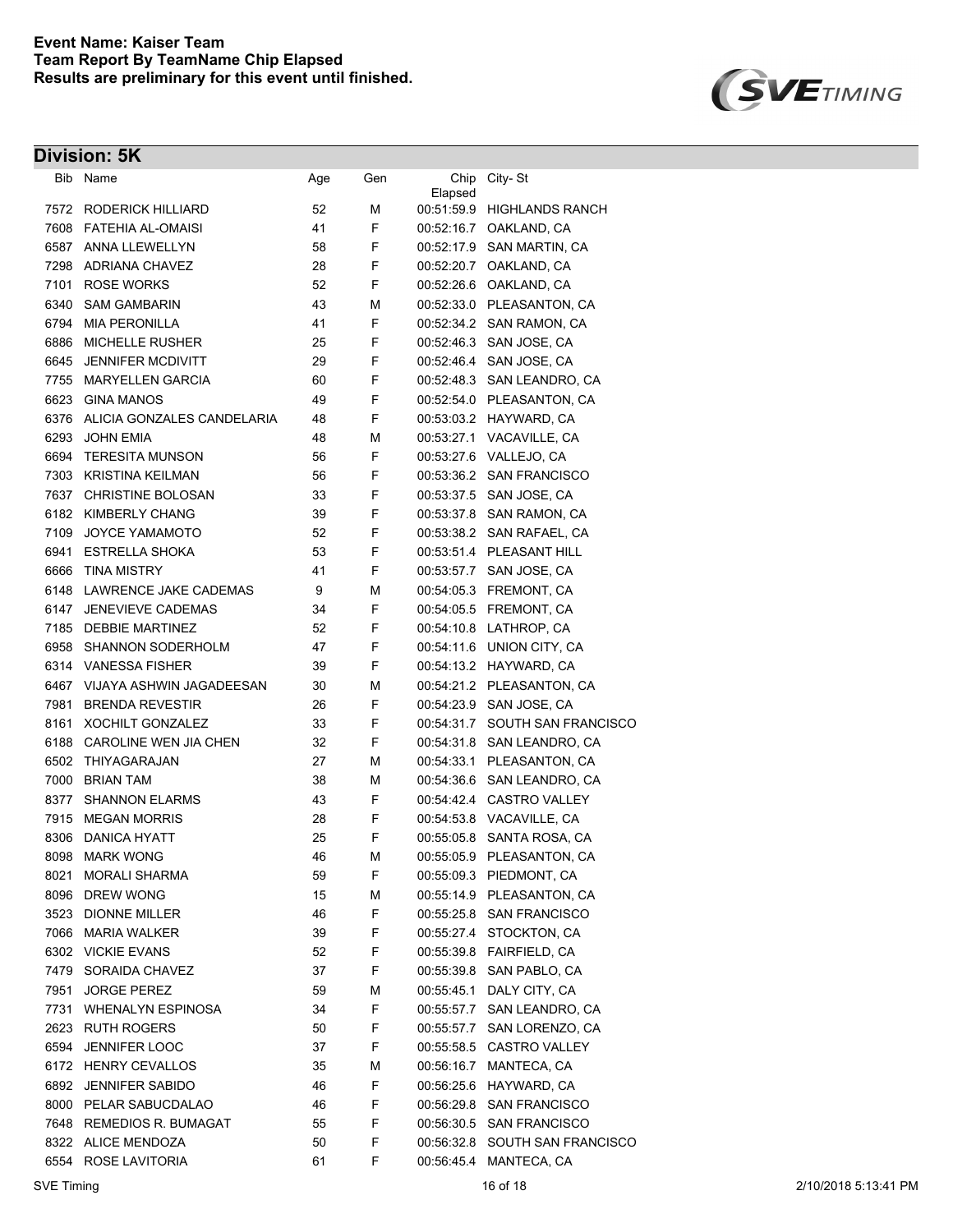

| Bib  | Name                      | Age | Gen | Chip                  | City-St                  |
|------|---------------------------|-----|-----|-----------------------|--------------------------|
| 6724 | EUREZA NGUYEN             | 31  | F   | Elapsed<br>00:56:45.8 | MANTECA, CA              |
| 7778 | <b>TOM GRAYSON</b>        | 61  | М   |                       | 00:56:49.5 PETALUMA, CA  |
| 7417 | DANETTE WILLIAMS          | 54  | F   | 00:57:12.9            | OAKLAND, CA              |
| 6659 | <b>SUSAN METZGER</b>      | 70  | F   | 00:57:19.3            | CONCORD, CA              |
| 7318 | DONNA OCAMPO              | 38  | F   | 00:57:19.5            | <b>SAN FRANCISCO</b>     |
| 7717 | <b>EMILY DICKSON</b>      | 29  | F   | 00:57:21.5            | OAKLAND, CA              |
| 8404 | <b>MATHEW MATILLA</b>     | 26  | М   | 00:57:21.6            | SAN BRUNO, CA            |
| 7972 | DEBORAH QUINTO            | 37  | F   | 00:57:22.3            | <b>SAN FRANCISCO</b>     |
| 7333 | KIMBERLY CATAHAN          | 25  | F   | 00:57:23.3            | <b>SAN FRANCISCO</b>     |
| 7204 | <b>JODY CONNOLLY</b>      | 29  | F   | 00:57:34.0            | FREMONT, CA              |
| 7933 | CHIKA NWANKWO             | 57  | F   | 00:57:36.5            | SAN RAMON, CA            |
| 6488 | <b>LABRUCHERIE JUDY</b>   | 59  | F   | 00:57:40.0            | PETALUMA, CA             |
| 6917 | <b>DIANE SAUNDERS</b>     | 54  | F   | 00:57:40.2            | COTATI, CA               |
| 8440 | <b>SARA YOUSEF</b>        | 45  | F   | 00:57:40.5            | SAN RAFAEL, CA           |
| 6931 | <b>JAYSHREE SHAH</b>      | 46  | F   | 00:57:51.6            | COCORD, CA               |
| 7840 | YOLANDA LAZARO-WONG       | 48  | F   | 00:57:54.8            | PLEASANTON, CA           |
| 7203 | <b>TAMI RADACH</b>        | 54  | F   | 00:58:02.2            | FREMONT, CA              |
| 6852 | PEDRO REYES               | 44  | М   | 00:58:15.4            | EMERYVILLE, CA           |
| 6495 | <b>CRISTIANNE KABONGO</b> | 37  | F   | 00:58:16.8            | RICHMOND, CA             |
| 6267 | <b>JANICE DINGLASAN</b>   | 32  | F   | 00:58:18.9            | RICHMOND, CA             |
| 8076 | <b>CLAY VAN BATENBURG</b> | 59  | М   | 00:58:39.8            | BERKELEY, CA             |
| 8307 | DIANA HYATT               | 54  | F   | 00:58:41.4            | SANTA ROSA, CA           |
| 8086 | <b>TAUSHA WALTON</b>      | 44  | F   | 00:58:43.3            | SAN LEANDRO, CA          |
| 8365 | PATRICIA BALLARD          | 59  | F   | 00:58:54.0            | PETALUMA, CA             |
| 6392 | <b>KAY GROSVENOR</b>      | 50  | F   | 00:58:58.6            | EL CERRITO, CA           |
| 7645 | <b>BRIDGET BROUSSARD</b>  | 51  | F   | 00:59:00.5            | CONCORD, CA              |
| 6893 | <b>KENNETH SABLAN</b>     | 62  | М   | 00:59:08.2            | VACAVILLE, CA            |
| 6771 | <b>WILFREDO PARAN</b>     | 60  | М   | 00:59:12.6            | AMERICAN CANYON          |
| 6308 | <b>JOANNA FAJARDO</b>     | 30  | F   | 00:59:14.3            | OAKLAND, CA              |
| 7220 | <b>DOUG DIFRANCO</b>      | 50  | М   | 00:59:15.5            | PATTERSON, CA            |
| 7099 | <b>HENDRA WONO</b>        | 47  | М   | 00:59:16.0            | <b>WALNUT CREEK, CA</b>  |
| 809  | <b>MIA DORANTES</b>       | 40  | F   | 00:59:17.1            | TURLOCK, CA              |
| 6663 | <b>DARLENE MILLAN</b>     | 59  | F   | 00:59:36.1            | <b>WALNUT CREEK, CA</b>  |
| 8361 | <b>ERIC ZUNINO</b>        | 37  | М   | 00:59:40.1            | SAN LORENZO, CA          |
| 7596 | <b>DAVID KEIRNS</b>       | 57  | М   | 00:59:42.1            | <b>GOLD RIVER, CA</b>    |
|      | 504 EILEEN CHADORSHABCHI  | 32  | F   | 00:59:44.1            | OAKLAND, CA              |
| 7080 | <b>CATHERINE WHITE</b>    | 55  | F   | 01:00:06.8            | SAN MATEO, CA            |
| 6696 | <b>CAROLYN MURPHY</b>     | 55  | F   | 01:00:13.1            | PACIFICA, CA             |
| 6993 | SHILPA SUWAL              | 32  | F   | 01:00:18.5            | PLEASANTON, CA           |
| 7448 | <b>LINDSAY WONG</b>       | 35  | F   | 01:00:19.8            | CASTRO VALLEY            |
| 6145 | MARIBEL CABATUANDO        | 36  | F   | 01:00:20.8            | SAN RAFAEL, CA           |
|      | 7452 EVA LEUNG            | 47  | F   | 01:00:24.7            | OAKLAND, CA              |
| 7580 | <b>CHRISTINA ROBERTS</b>  | 53  | F   | 01:00:52.4            | BRENTWOOD, CA            |
| 6387 | <b>CYNDIE GREEN</b>       | 44  | F   | 01:00:58.2            | <b>WALNUT CREEK, CA</b>  |
| 6451 | <b>HENRY HUANG</b>        | 27  | М   | 01:01:03.6            | <b>SAN FRANCISCO</b>     |
| 6649 | THELMA MEDINA             | 57  | F   |                       | 01:01:04.6 SAN BRUNO, CA |
| 7036 | <b>JENNIFER TUCKER</b>    | 38  | F   |                       | 01:01:07.9 ALAMEDA, CA   |
| 7129 | AMANDA ZIMMERMAN          | 25  | F   |                       | 01:01:28.5 LOS ALTOS, CA |
| 6409 | <b>MICHELLE HANSEN</b>    | 35  | F   |                       | 01:01:31.5 SUNNYVALE, CA |
|      | 6874 DEBORAH ROSE         | 60  | F   | 01:01:35.1            | SANTA CLARA, CA          |
|      | 6125 IRMA BROWN           | 58  | F   | 01:01:35.8            | MARTINEZ, CA             |
|      |                           |     |     |                       |                          |